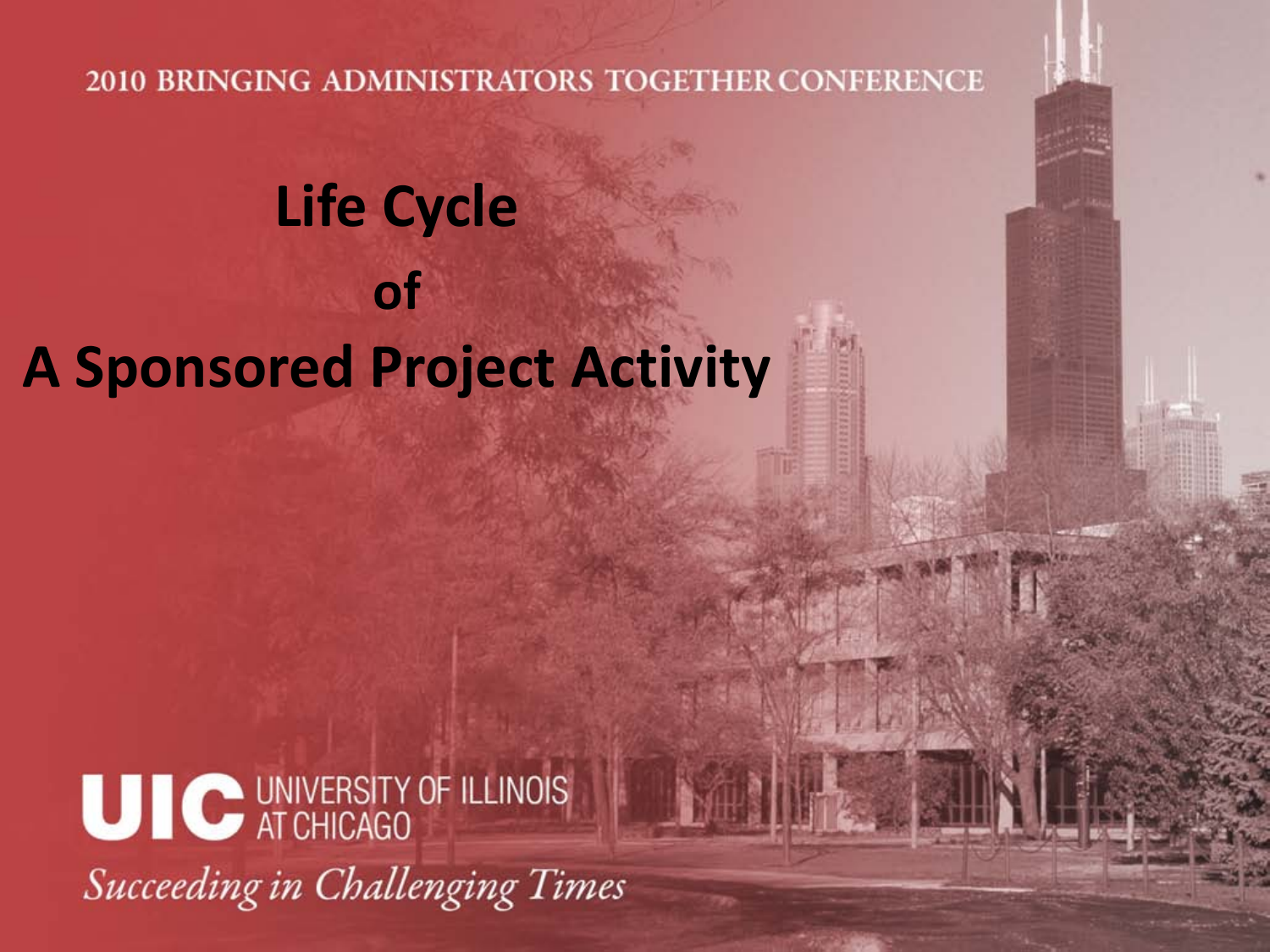



# Workshop Presenters

- • Name: **Ahlam Al-Kodmany** PhD
- **•** Title: Director, IHRP Financial Operations Institute for Health Research and Policy,
- Contact Information: 312-996-7458 ryyan@uic.edu
- • Name: **Mee Mee Lee-Choi**  Title: Associate Director OBFS - Grants & Contracts
- Contact Information:312-996-5961 [meemlee@uic.edu](mailto:meemlee@uic.edu)
- • Name: **Patti Manheim**  Title: Associate Director, Office of Research Services
- Contact Information:312-996-9405 pmanheim@uic.edu
- • Name: **Luis Vargas**  Title: Executive Director, Office of Research Services
- Contact Information:312-996-6150 rvargas@uic.edu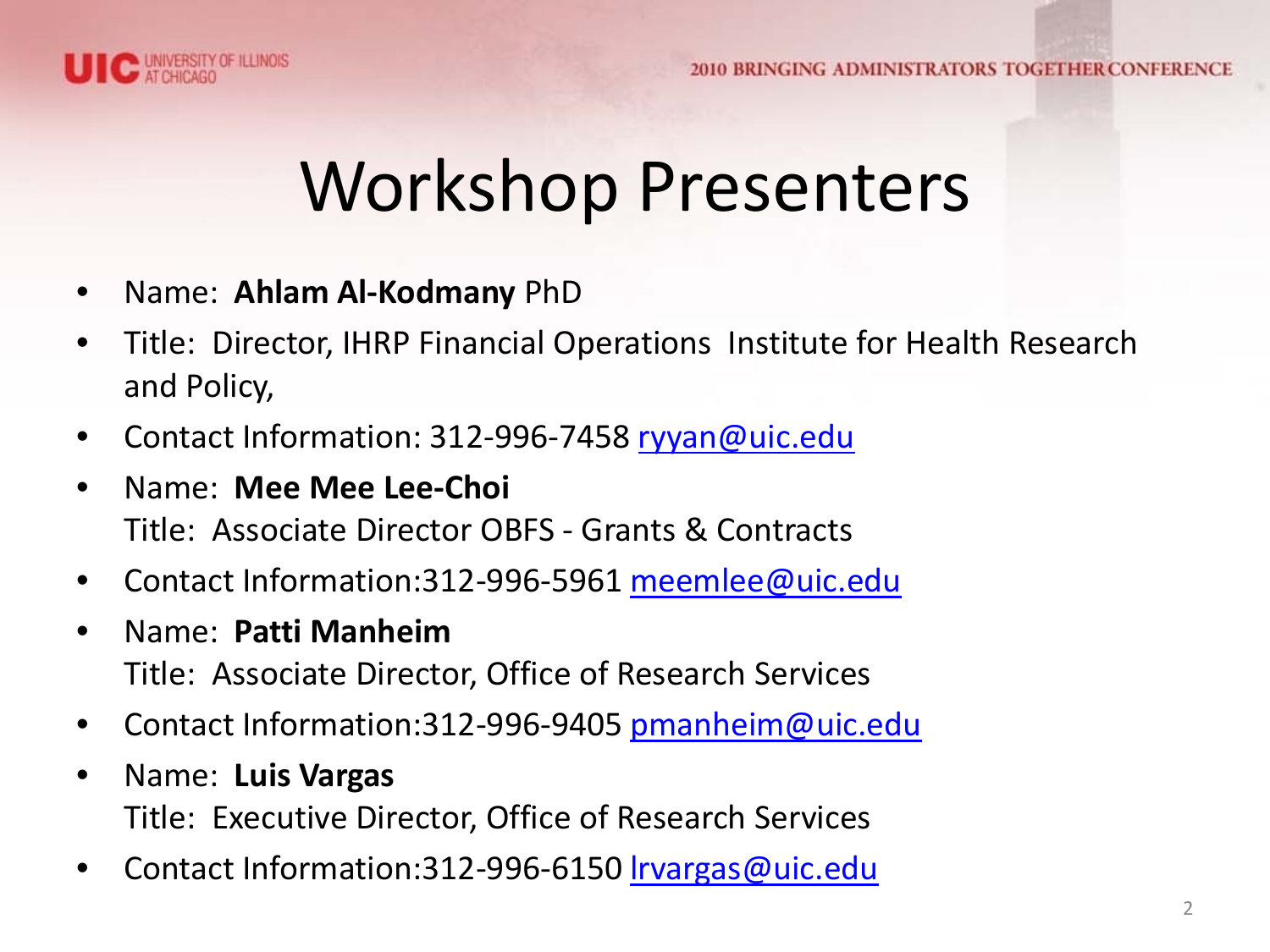

# Workshop Objectives

- Understand the complete cycle of a sponsored project activity
- Understand which offices play key roles in the administrative aspect of sponsored project activities
- Discuss some frequently asked questions
- Discuss some potential problem areas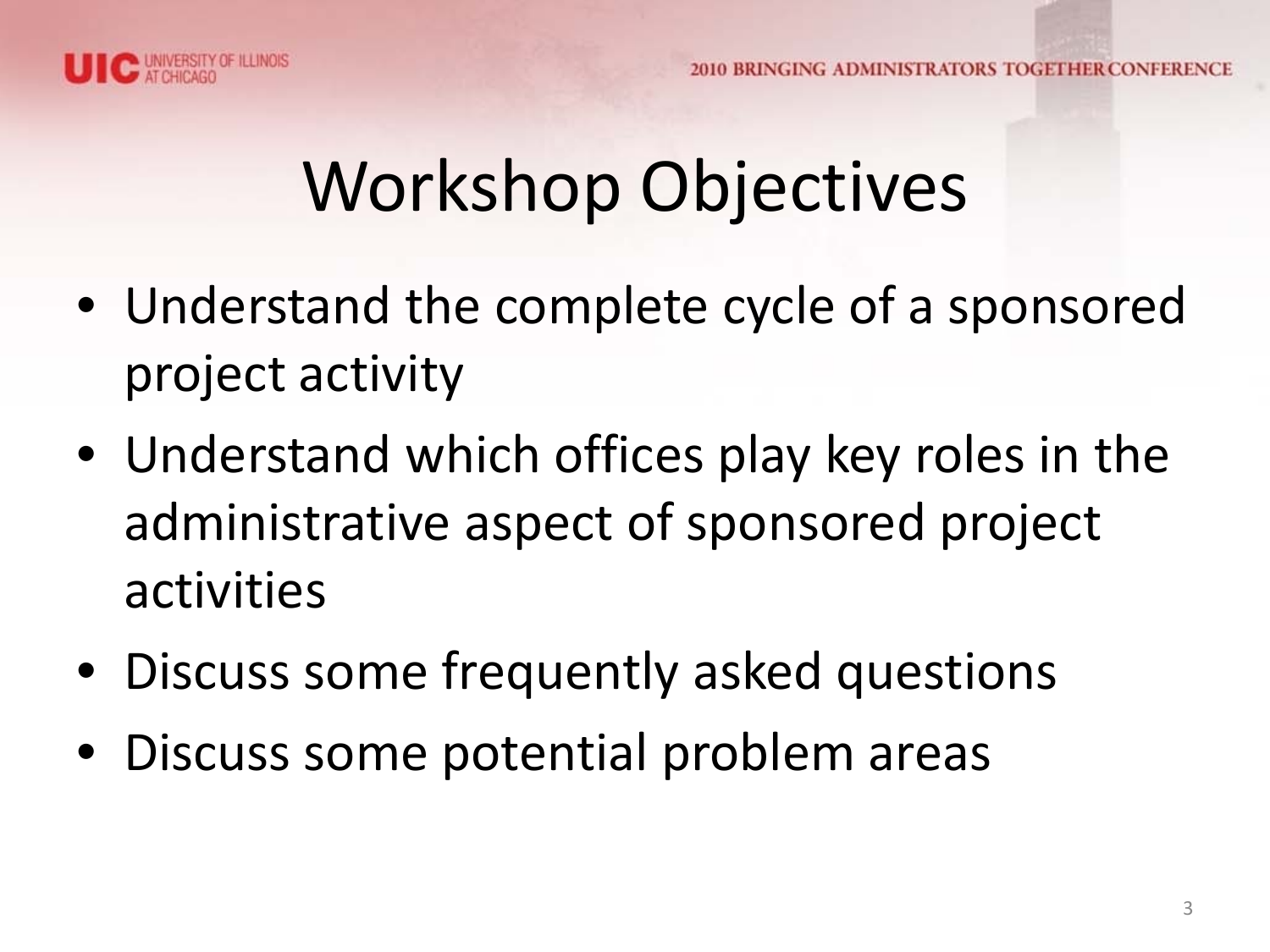# What is a sponsored project activity?

- Externally funded research, instruction, public service
- Specific statement of work
- Specific deliverables technical, financial, programatic
- Detailed specific budget allowable, allocable, reasonable
- Restrict payment contingent upon reporting
- Restrict publication or use of project results
- Provisions regarding IP
- Provisions regarding unexpended funds
- Facilities and Administrative (F&A) costs
- Unique intellectual expertise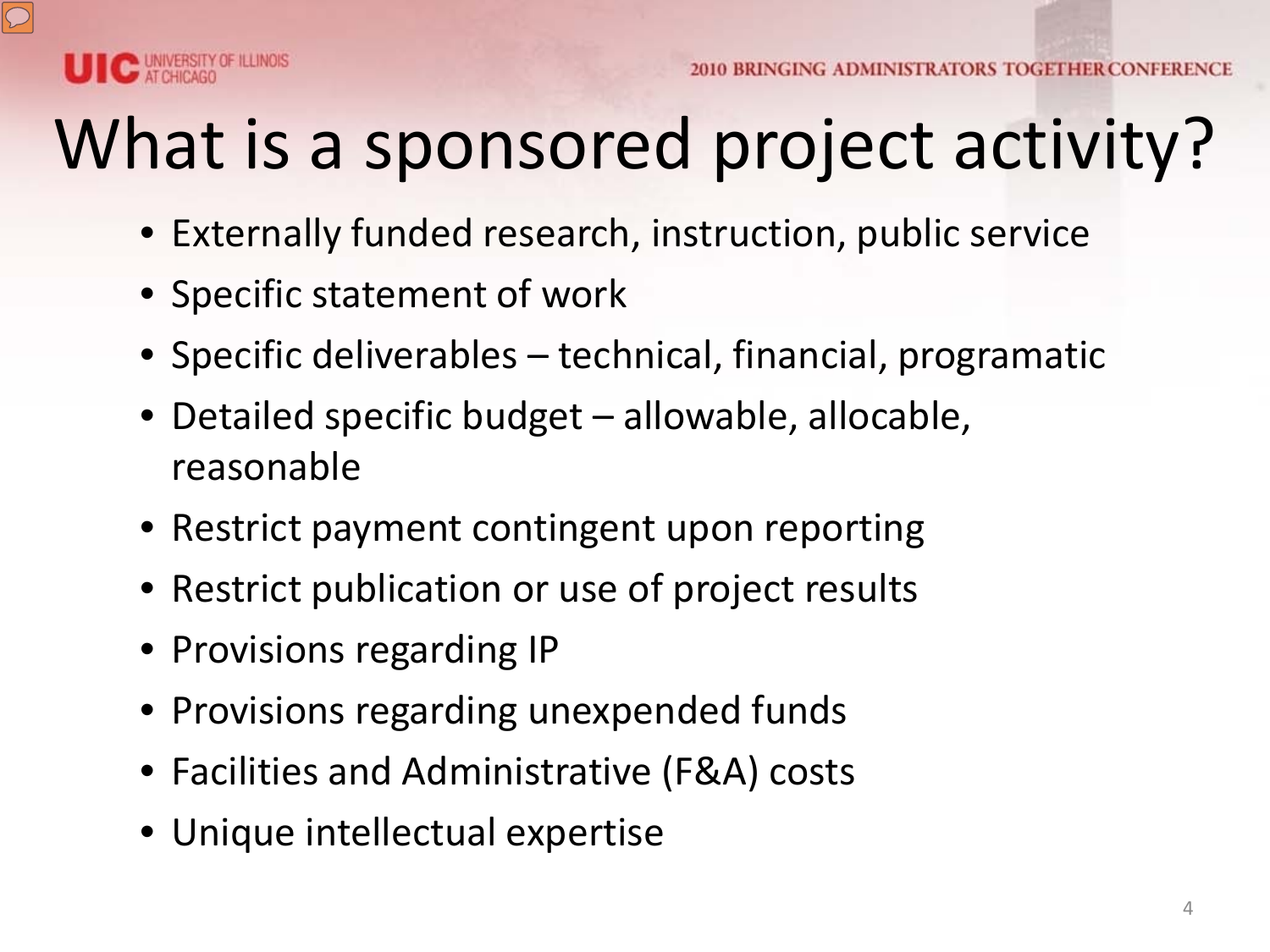

# What is NOT a sponsored project activity?

- Revenue Generating Contract (OBFS-Purchasing or OBFS-OBDS):
	- UIC services
	- No unique intellectual expertise
	- Canned "off the shelf" products
- GIFT (U of I Foundation):
	- – Minimal requirements generally related to the donor's pledge
	- Support for broadly defined activity
	- Irrevocable
	- No return of unexpended funds
	- No reconciliation no detailed budget

(These are NOT under ORS governance)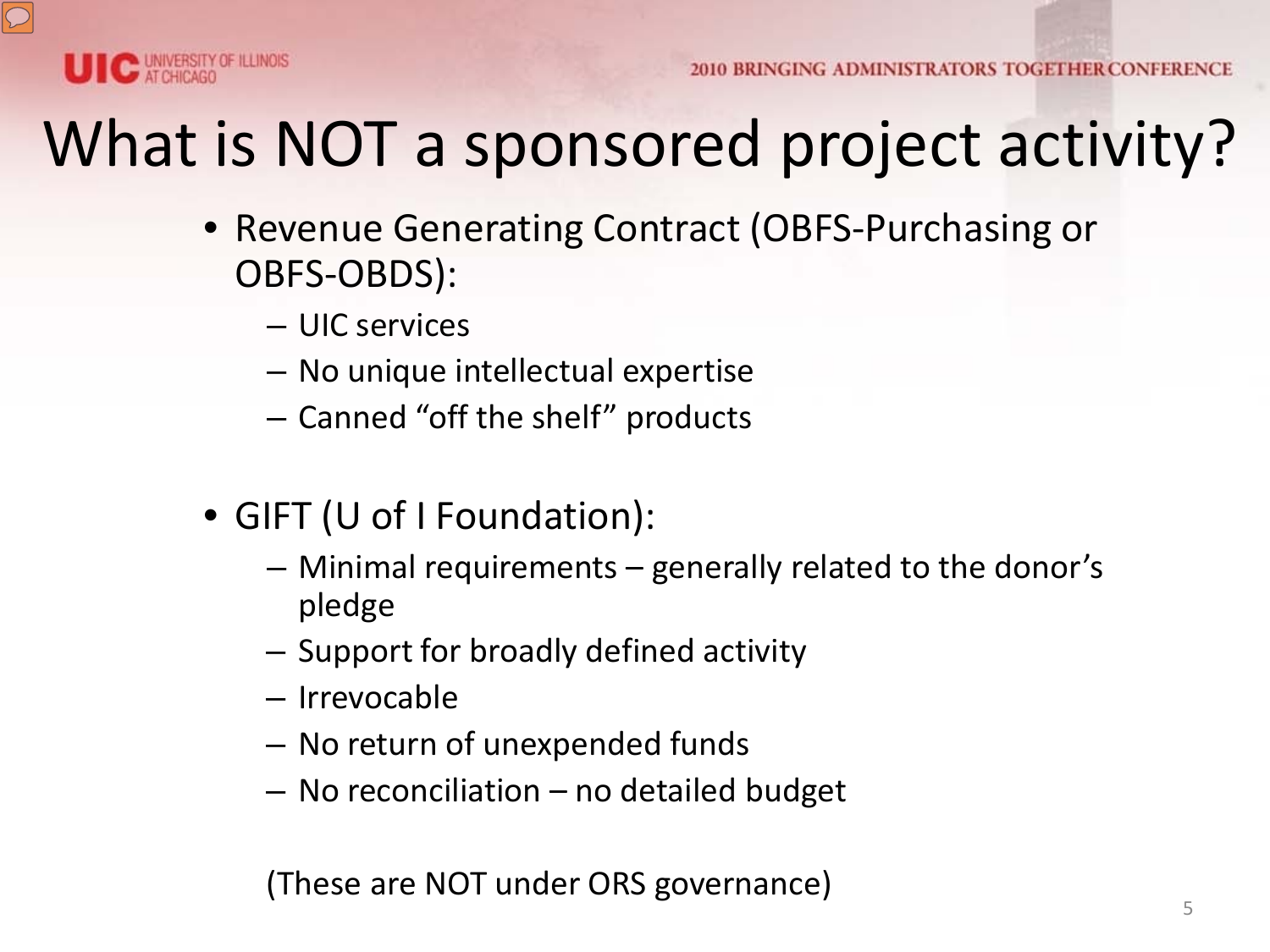

# Life Cycle of A Sponsored Project

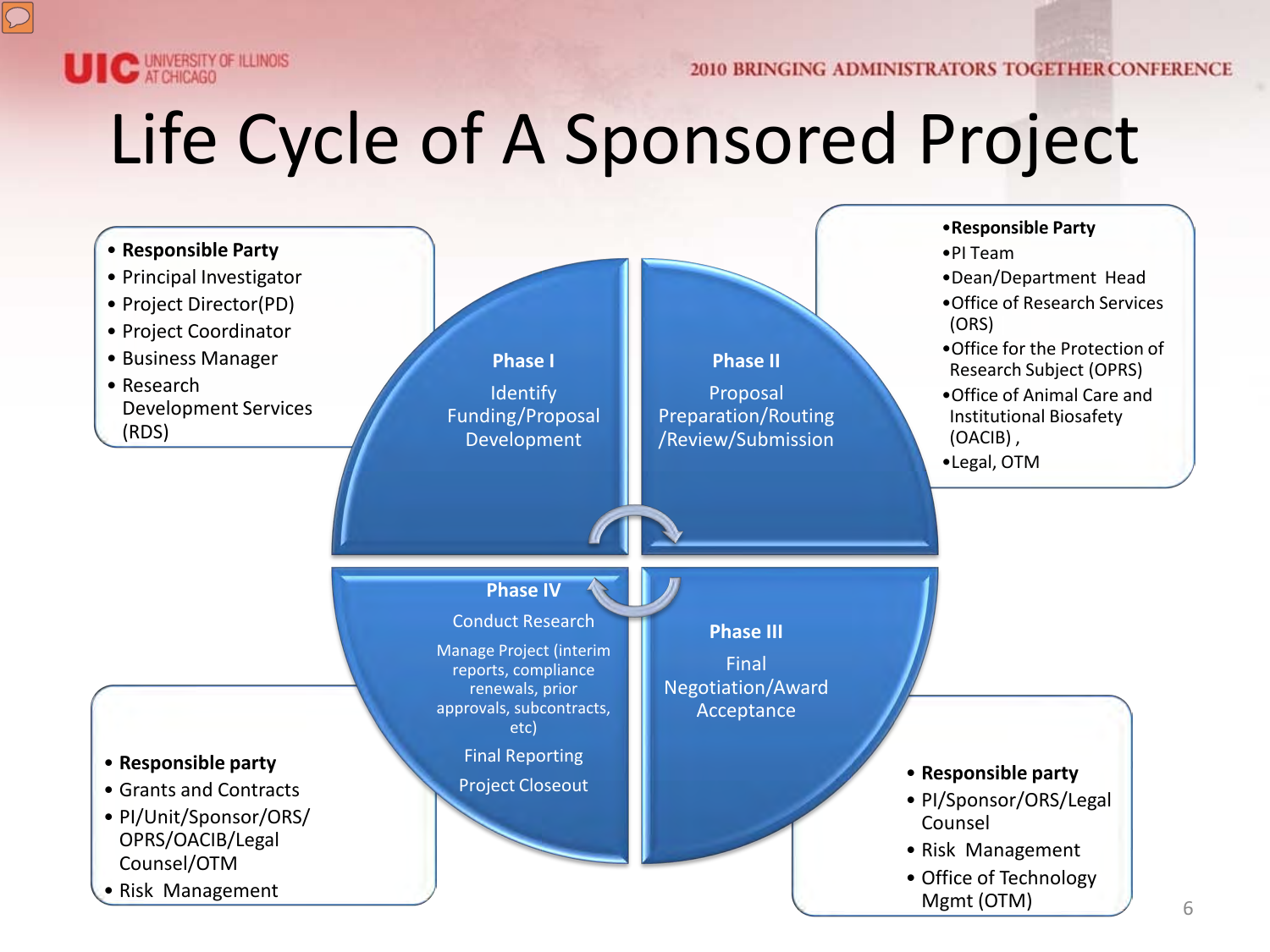

#### University Administration of Sponsored Project Activities

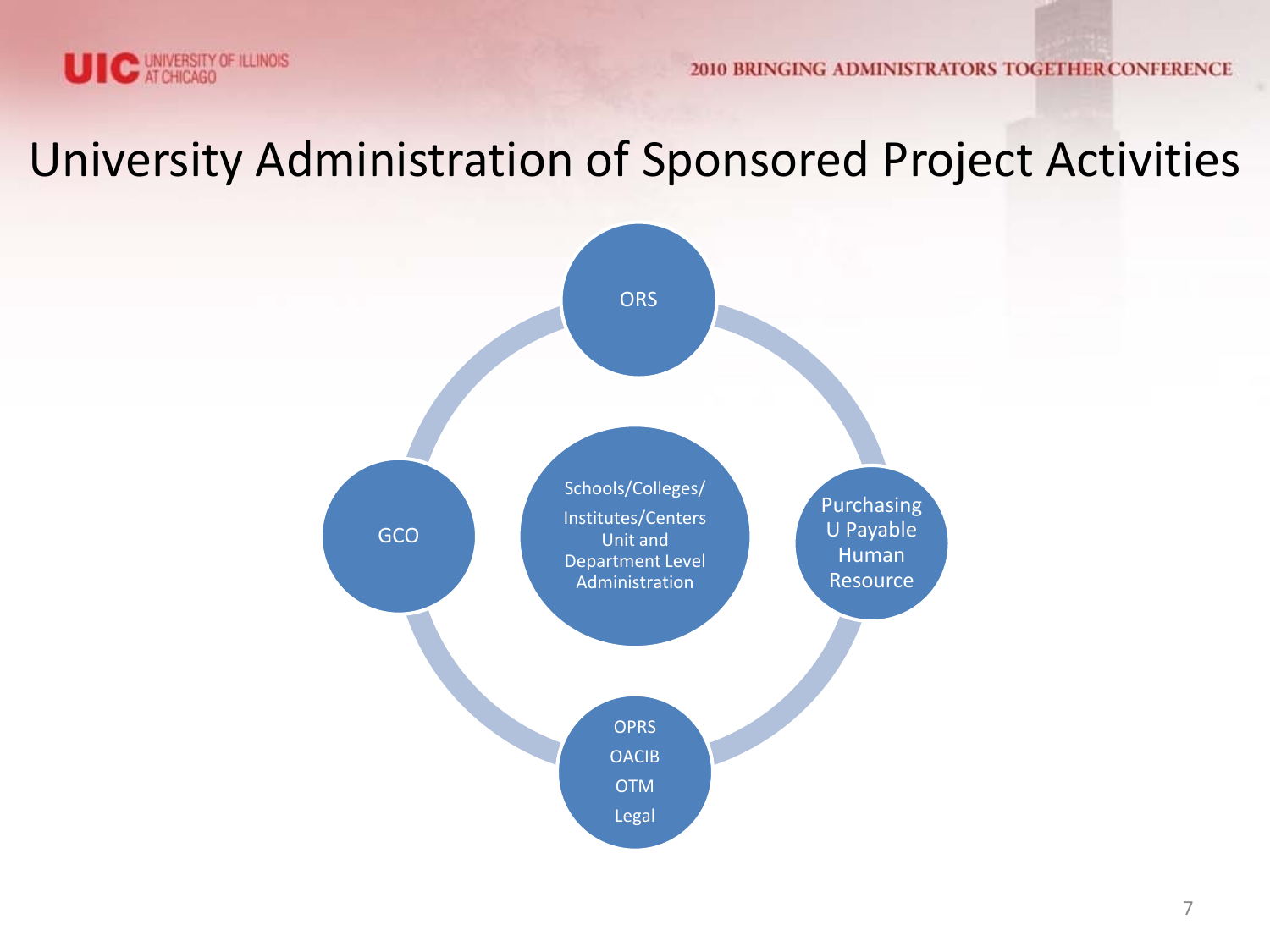

## Phase I – Identify Funding

## Pre-proposal Stage:

- Start early
- Early coordination on complex projects
- Always be equipped with a Non-Disclosure Agreement
- Obtain/review sponsor guidelines/expectations in writing
- Do not independently agree to budget/legal terms
- Identify all mandatory/voluntary resources needed
- Identify all potential conflicts
- • Ensure the total time and effort commitment does not exceed 100% in the event of funding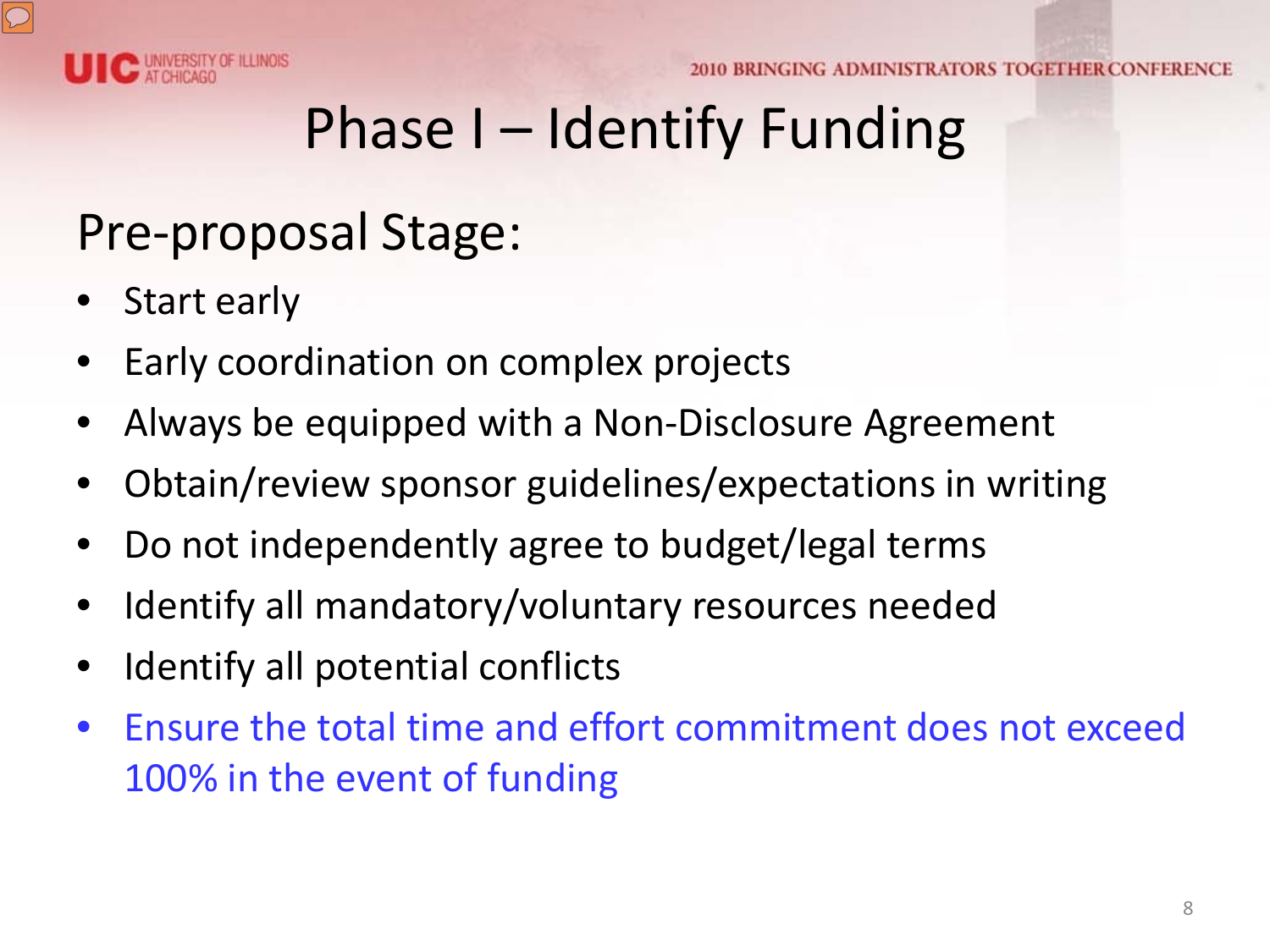

## Phase I – Identify Funding

## Pre-proposal Stage:

- • Letter of intent and/or pre-proposals that identify resources must have ORS prior approval
- Attend OVCR (ORS & RDS) workshops
- Questions, contact ORS
- For funding resources, visit [http://tigger.uic.edu/depts/ovcr/research/funding/index.shtml](http://research.uic.edu/)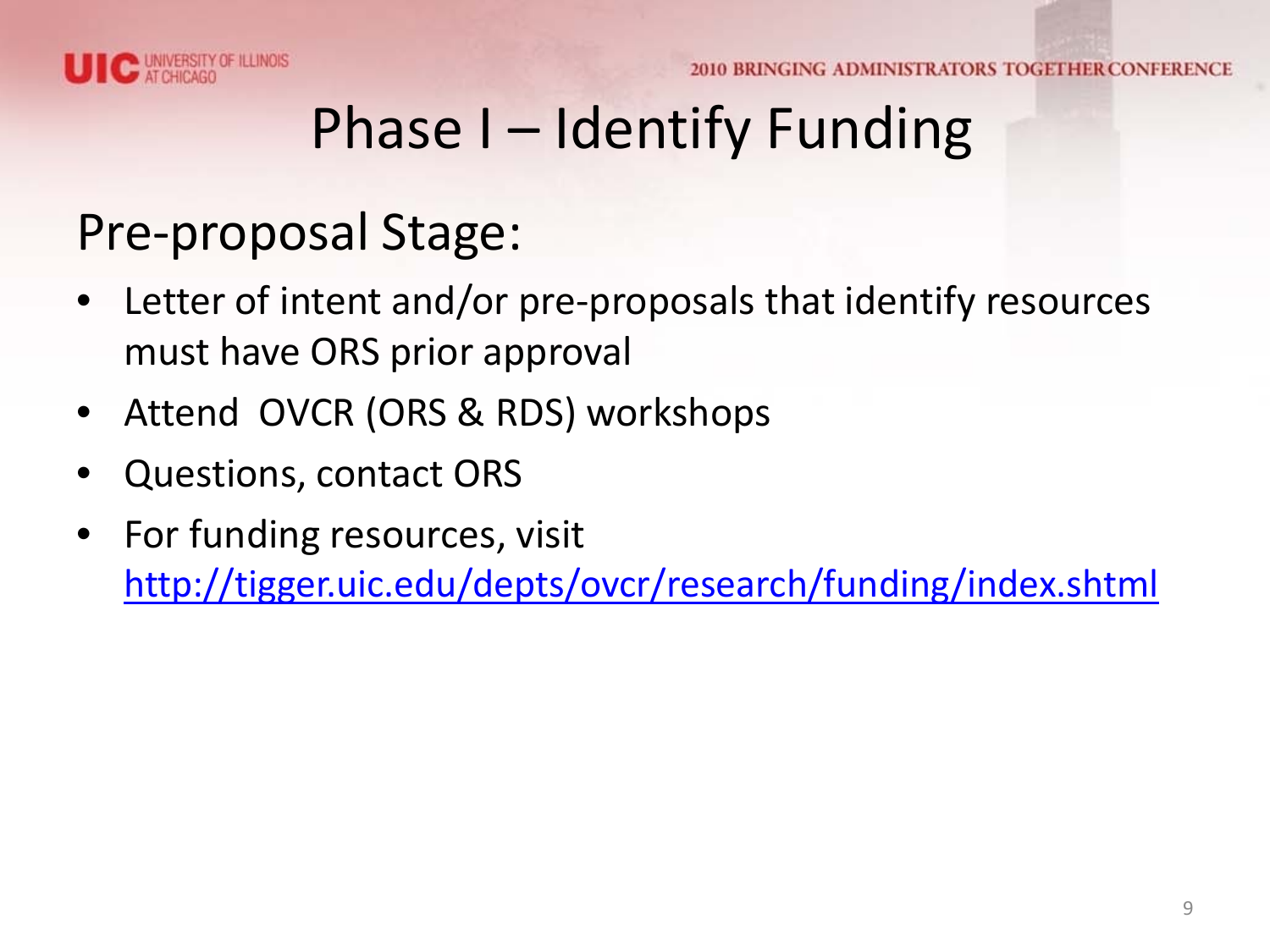

# Phase II – Proposal Preparation/Routing

- Preparing internal paperwork (proposal approval form- PAF)
- Preparing sponsor application forms either hard copy or electronic submissions
- Obtain and follow sponsor guidelines
- Prepare proposal narrative (scope of work, abstract, research plan)
- Develop detailed budget (including both direct and F&A costs)
- Understand allowable costs per cost principals under A21
- • Preparing any applicable compliance and regulatory information and route to appropriate compliance offices (i.e. OPRS, OACIB, UIC Hospital Clinics)
- Be aware of sponsor's deadline and allow time for internal processes and the set of the set of the set of the set of the set of the set of the set of the set of the set of the set of the set of the set of the set of the set of the set of the set of the set of the set of the set of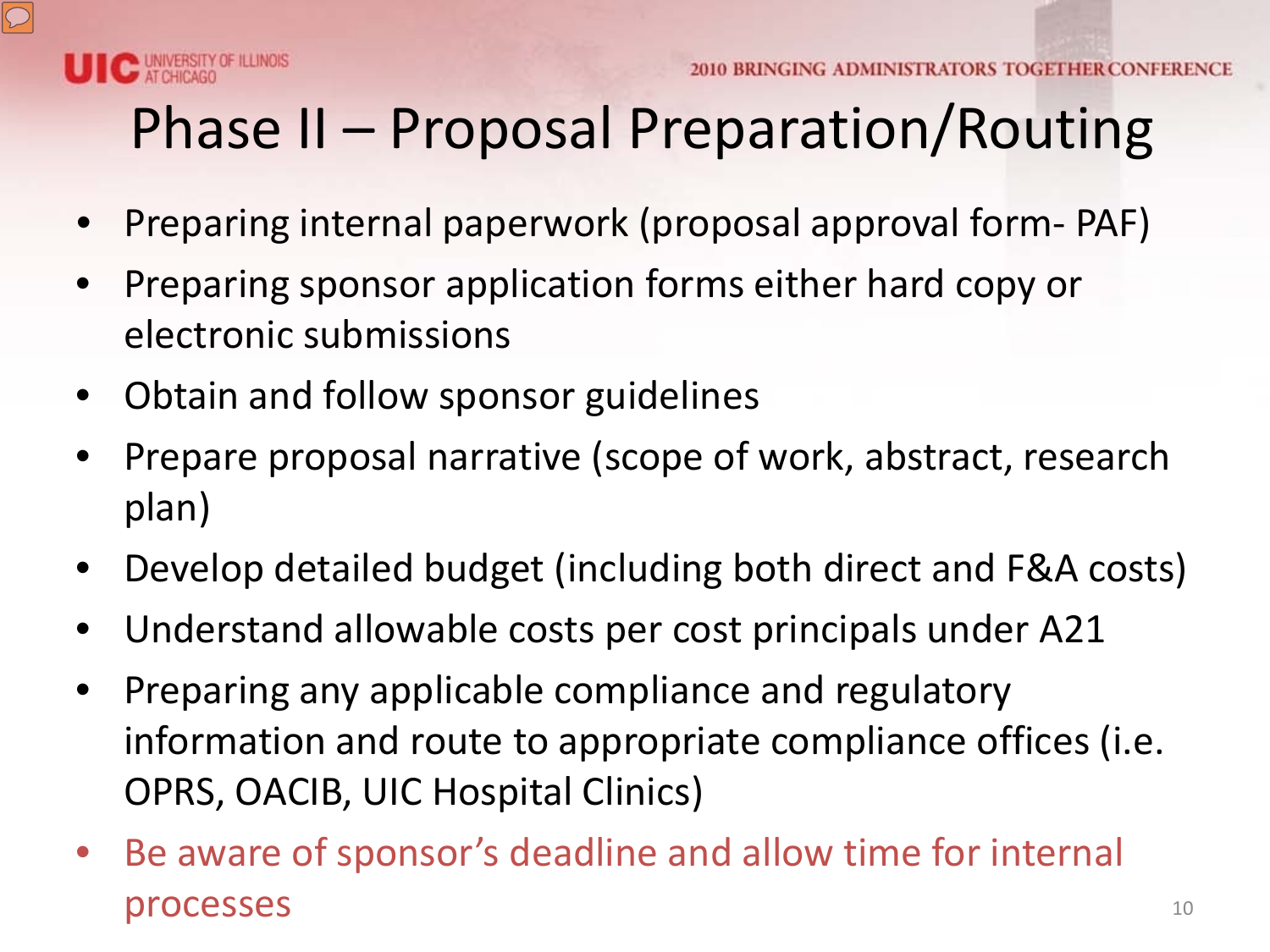

# Phase II – Proposal Review/Submission

- Proposal package is routed to ORS for review and approval
- Unique number is assigned to proposal (Institution Number/PAF #)
- ORS Research Information Coordinator (RIC) reviews proposal and application packet for completeness;
	- Information on PAF is consistent with the sponsor application/proposal
	- regarding budgets, institutional compliance, cost share  $\checkmark$  Proposal meets both University and sponsor requirements commitment, etc.
	- $\checkmark$  Scope against activity type (research, instruction, or public service)
	- Conflict of Interest
	- Representation & Certification 11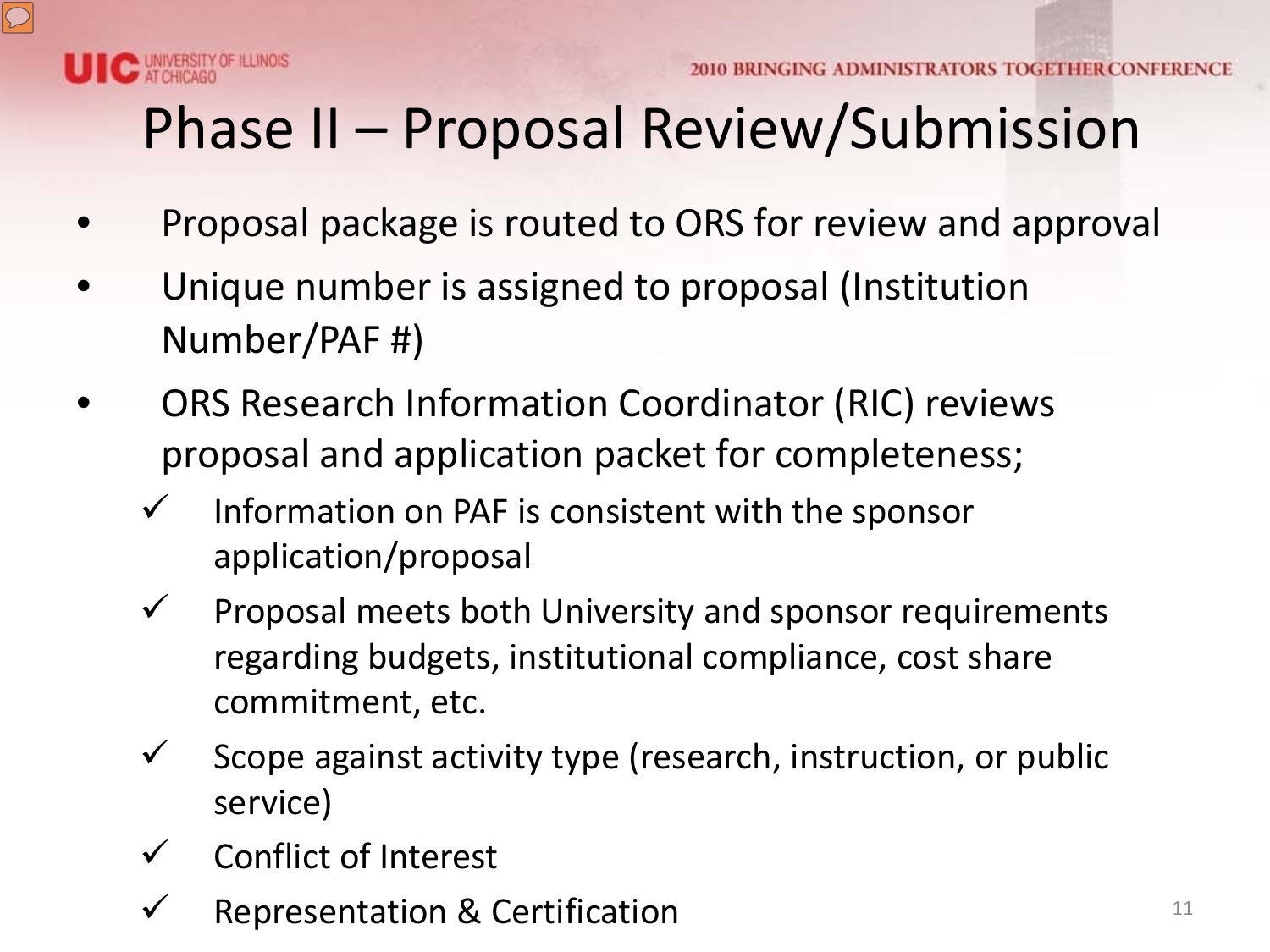# Phase II – Proposal Review/Submission

- coordinator will secure institutional endorsement and will When/If proposal is approved, research information submit proposal based on submission policy
- Be aware of internal deadlines:
	- Seven days for grants.gov submission
	- Five days for other electronic submission
	- Three days for hard-copy submission
- Returned approved proposal package to PI/BM:
	- If signature is required, hard copy may be retrieved from the ORS front desk
	- If no original signature, return electronically  $12$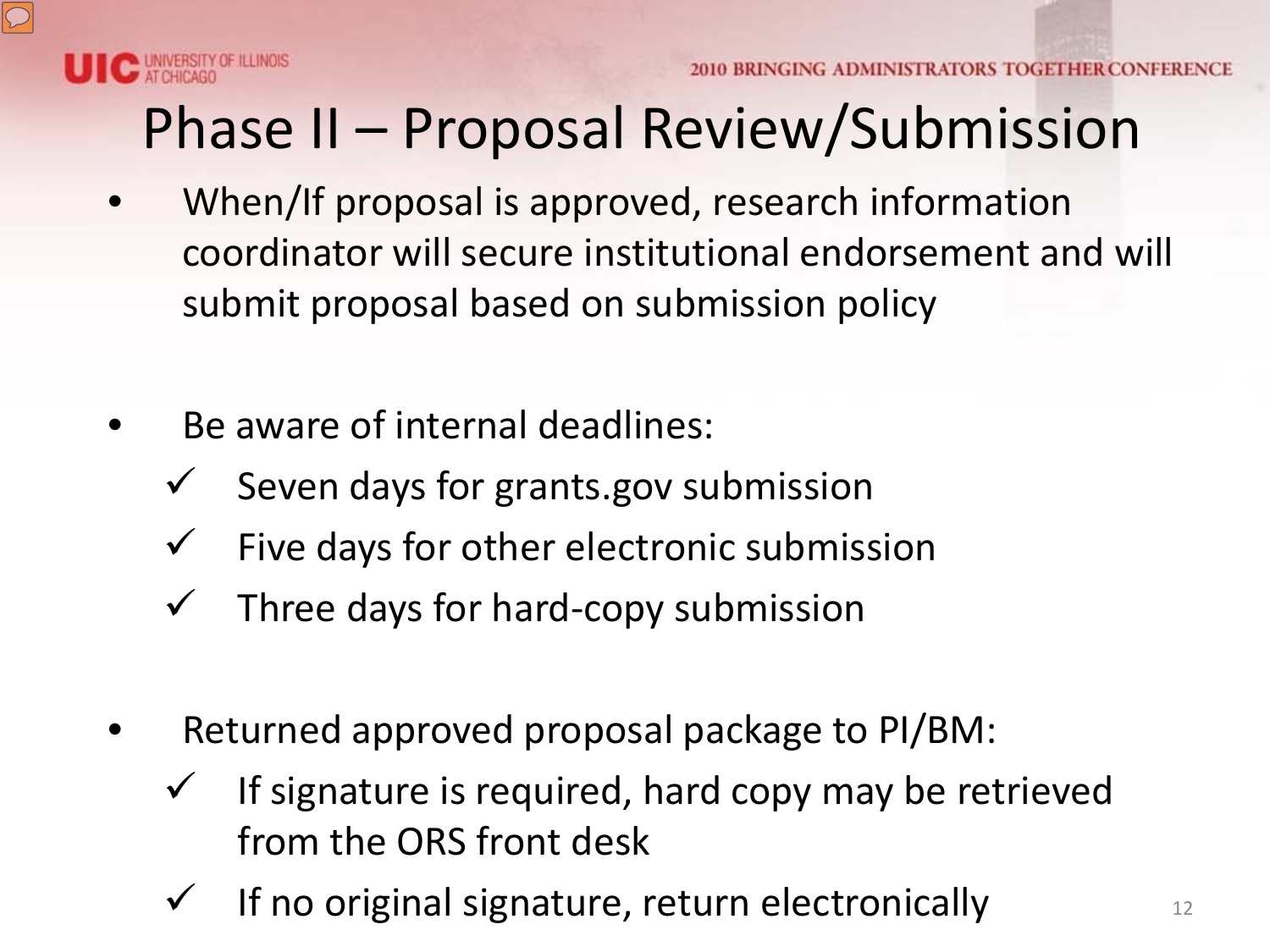

## Phase III – Final Negotiation/Award Acceptance Unilateral Award Processing Team

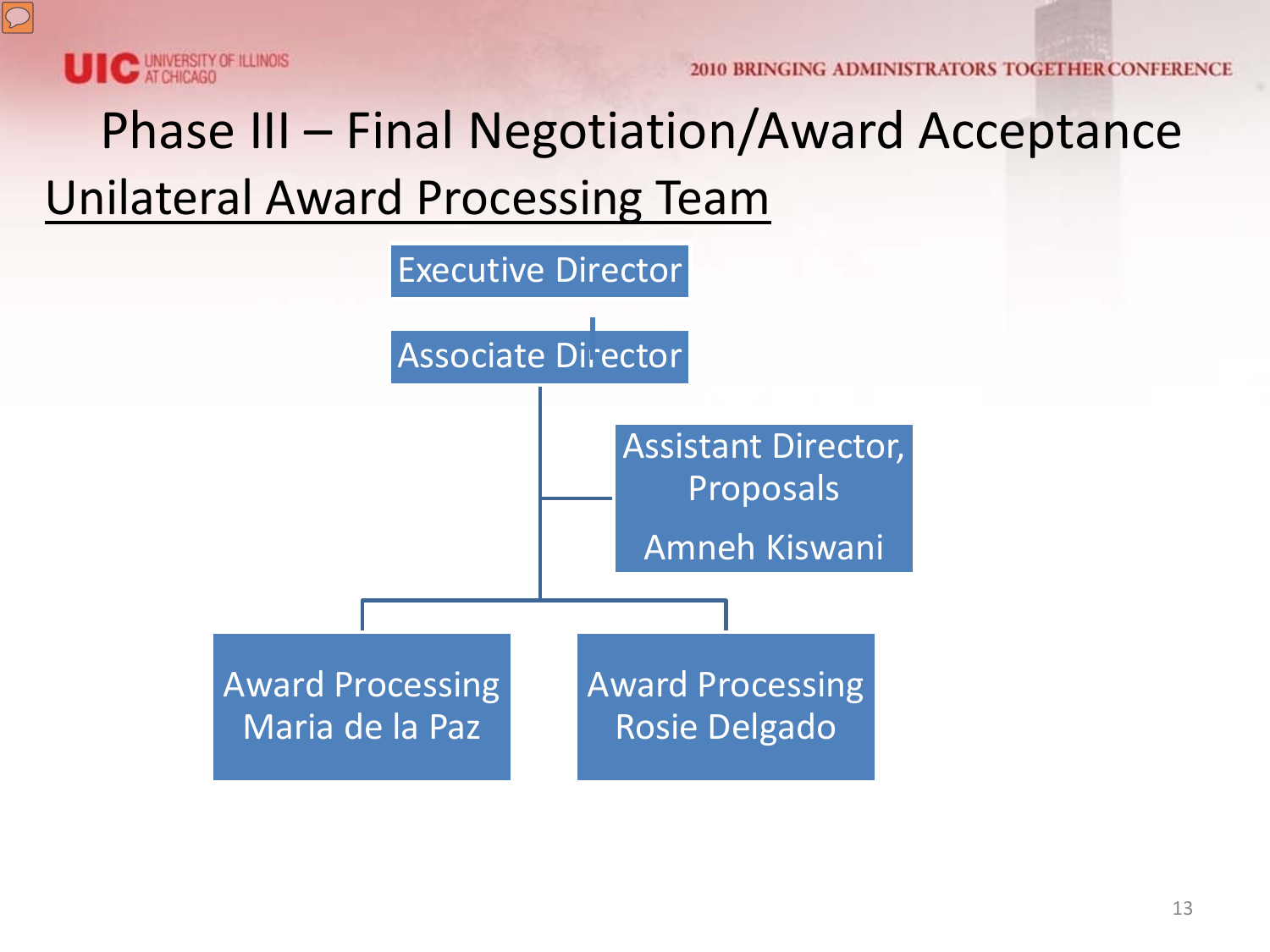

## Phase III – Final Negotiation/Award Acceptance

#### Unilateral Award Acceptance

- Award Notification received by ORS either electronically or hard copy
	- $-$  Within 24 hours of receipt, courtesy email is sent to the PI
- Award Notification received by PI/Dept should be sent to ORS for processing
- ORS staff reviews approved proposal to ensure consistency with actual award terms
- ORS is responsible for all communication with sponsors
- Ensure compliance related issues are resolved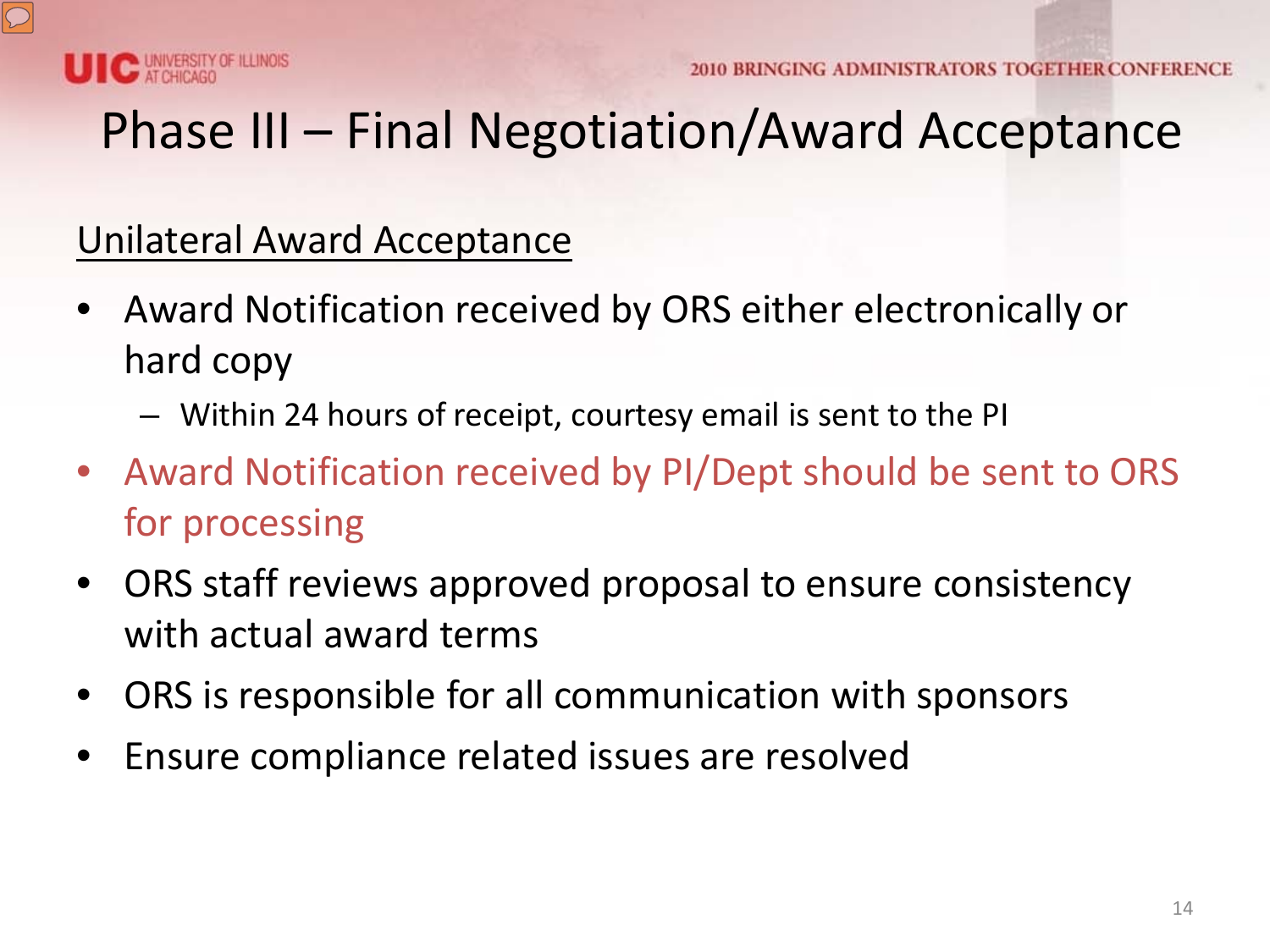

## Phase III – Final Negotiation/Award Acceptance

#### Unilateral Award Acceptance (cont)

- ORS ensures proposal terms match award
- • Process all awards received electronically via email Contracts and in some cases Deans notification to PI, Business Manager, Dept. Head, Grants &
	- Email to G&C serves to initiate Account set-up process
- Process all hardcopy awards via email notification to PI, Business Manager, Dept. Head, Grants & Contracts and in some cases Deans
	- Hard copy to G&C serves to initiate Account set-up process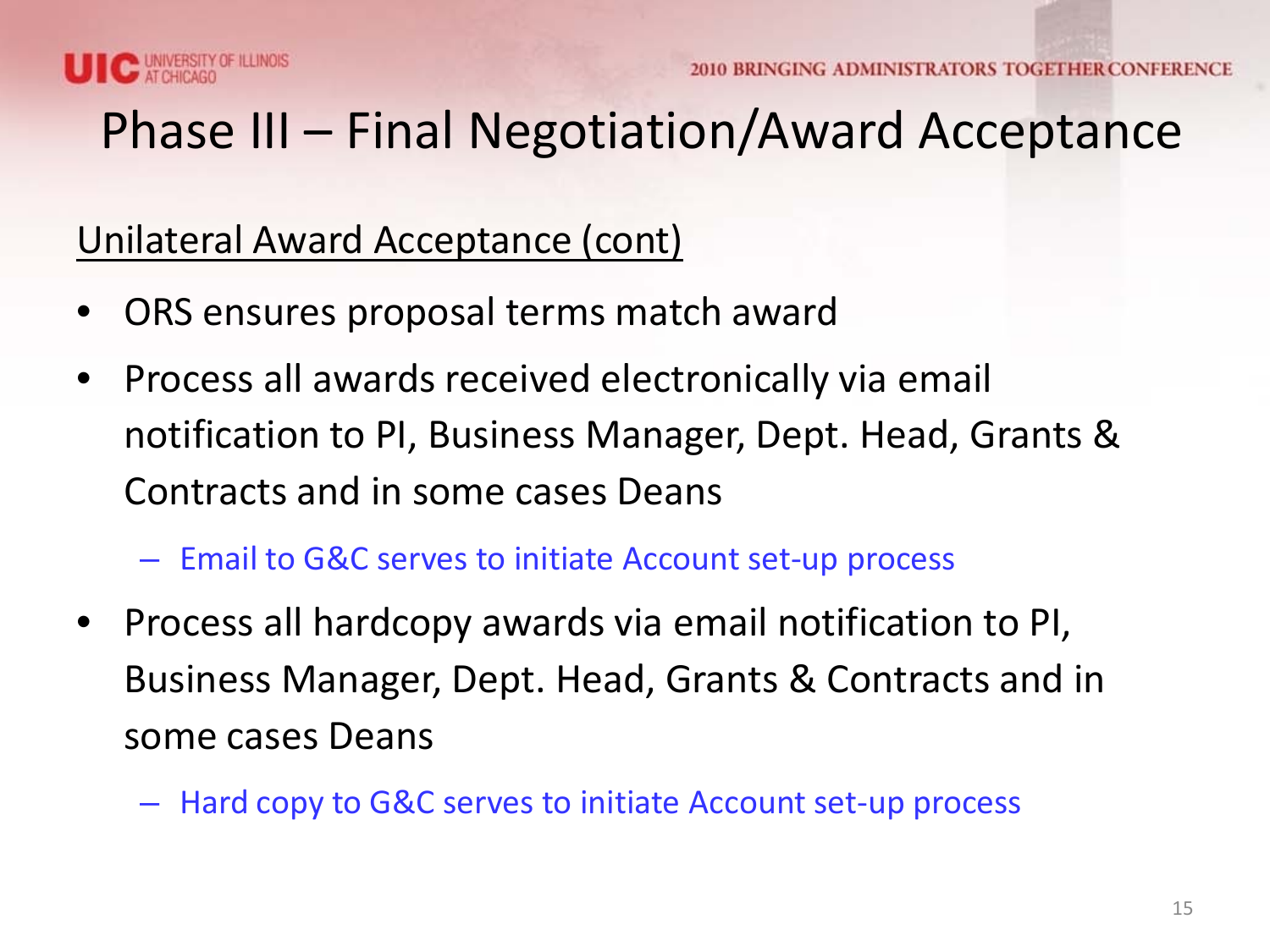

## Phase III – Final Negotiation/Award Acceptance

## Bilateral Award (Contract Processing) Team

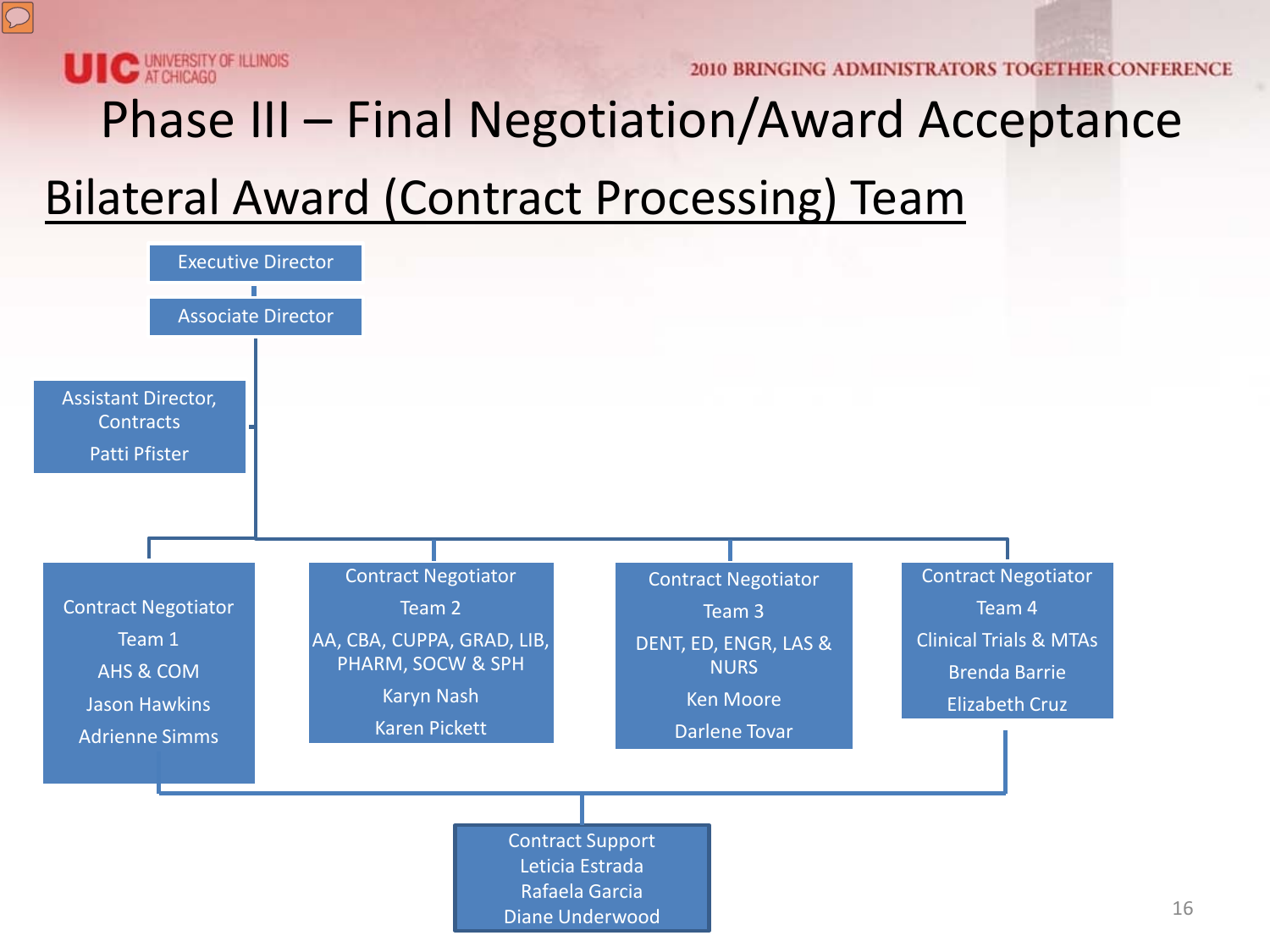

NG ADMINISTRATORS TOGETHER CONFEREN

## Phase III – Final Negotiation/Award Acceptance

#### Bilateral Award Acceptance

- Contract is received by ORS either electronically or hard copy
- Assign to negotiators by team (see chart)
- ORS Contract Negotiator reviews:
	- Against PAF
	- (i.e., governing law, intellectual property, publication right, warranty, non cancelable commitments, • Terms and Conditions that may require negotiations indemnification, insurance, etc.)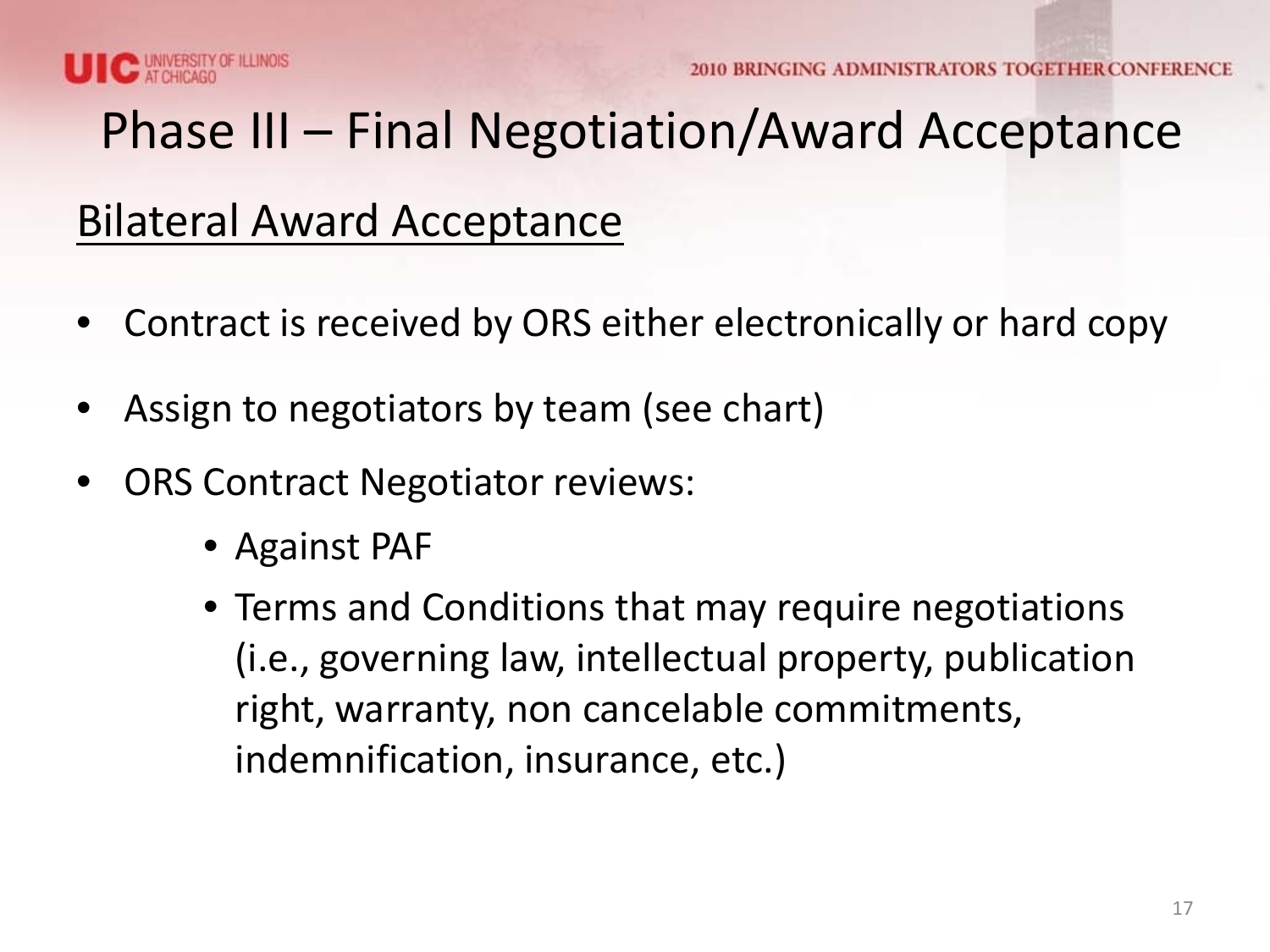

## Phase III – Final Negotiation/Award Acceptance

#### Bilateral Award Acceptance (cont)

- Once the award is fully executed, congratulatory email is sent to PI, Business Manager, Dept. Head, Grants & Contracts and in some cases Deans
- ORS is responsible for all sponsored agreement negotiations with sponsors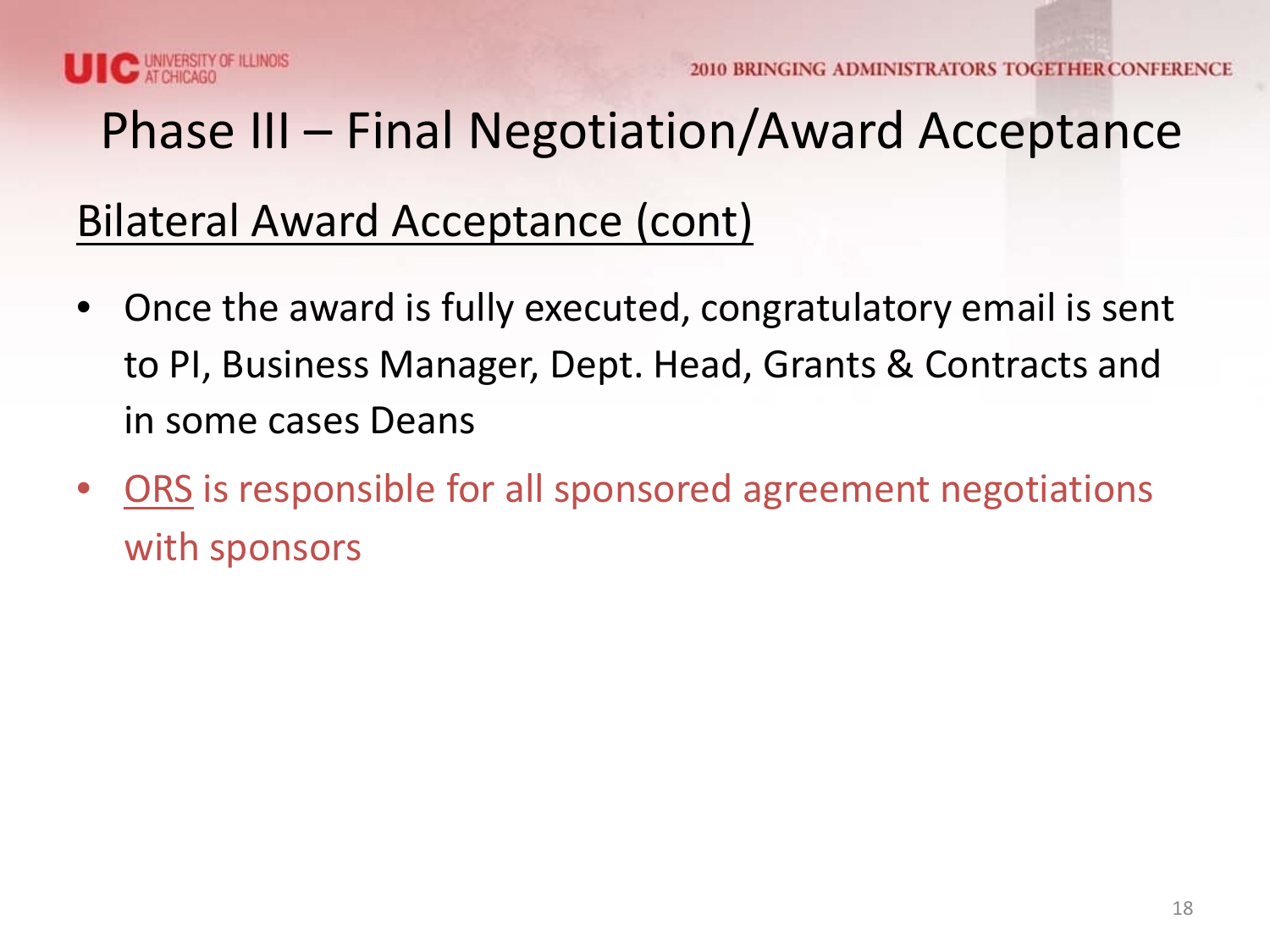

What are some frequently asked questions during Phase I, II & III?

- Why does it take so long to process an award? Due to various factors. A few examples below…
	- JIT requirements could lengthen the process (eg; human, animal) (also see flow chart on next slide)
	- Change in scope
	- Re-budget due to reduced/increased funding
	- IP disclosure form
	- Length of contract negotiation itself
	- Many nodes to delay (sponsor, legal, ORS, OTM, PI)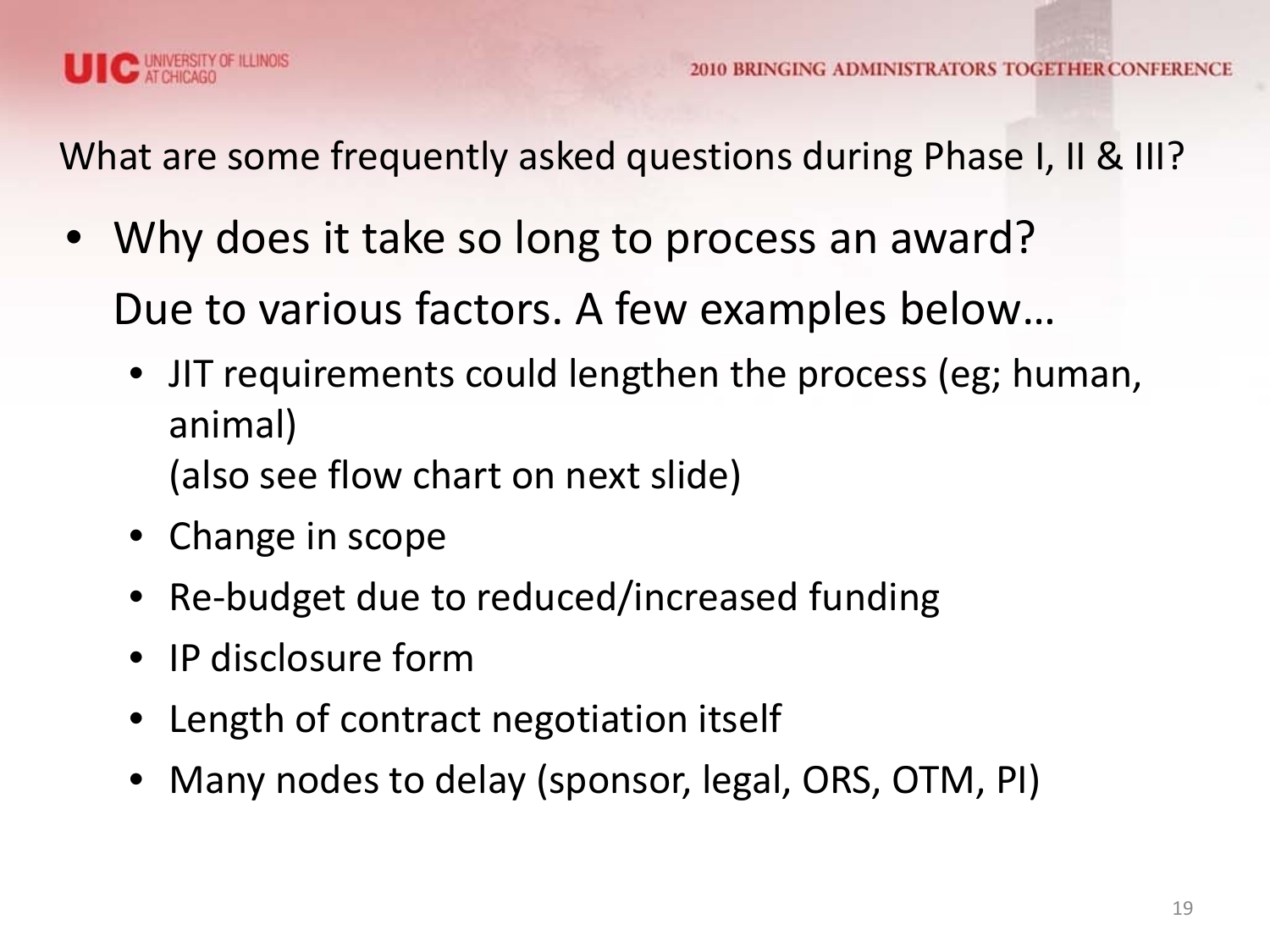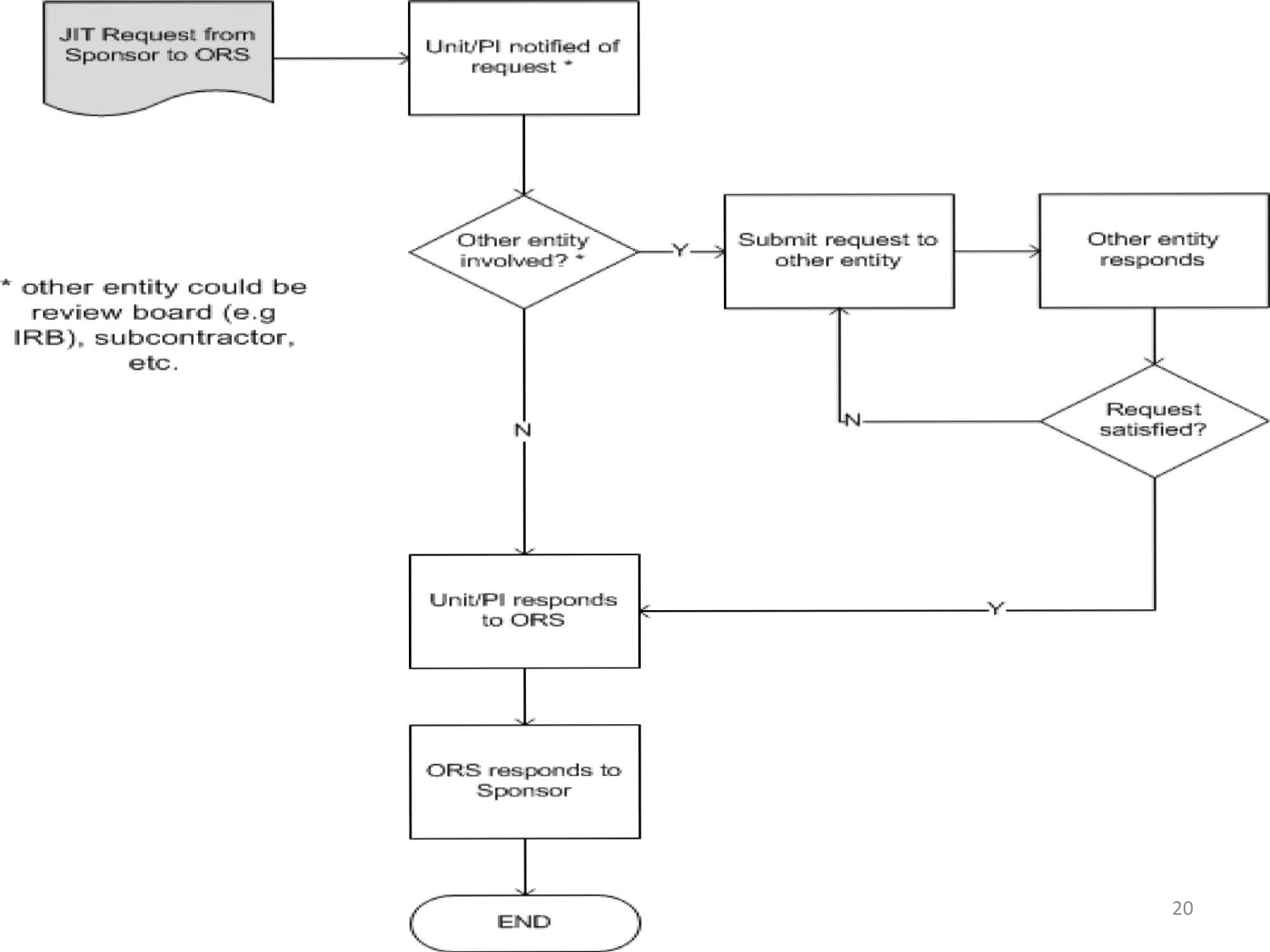



Do you want to know the status of your award?

 • Obtain access to UIeRA to view/track your proposals and award documents on-line

*Send your email request to [uierahelp@uillinois.edu](mailto:uierahelp@uillinois.edu)* 

- Understand the document flow (see Unilateral and Bilateral Award Process flow charts on next two slides)
- Understand which office and/or who handles each step of the process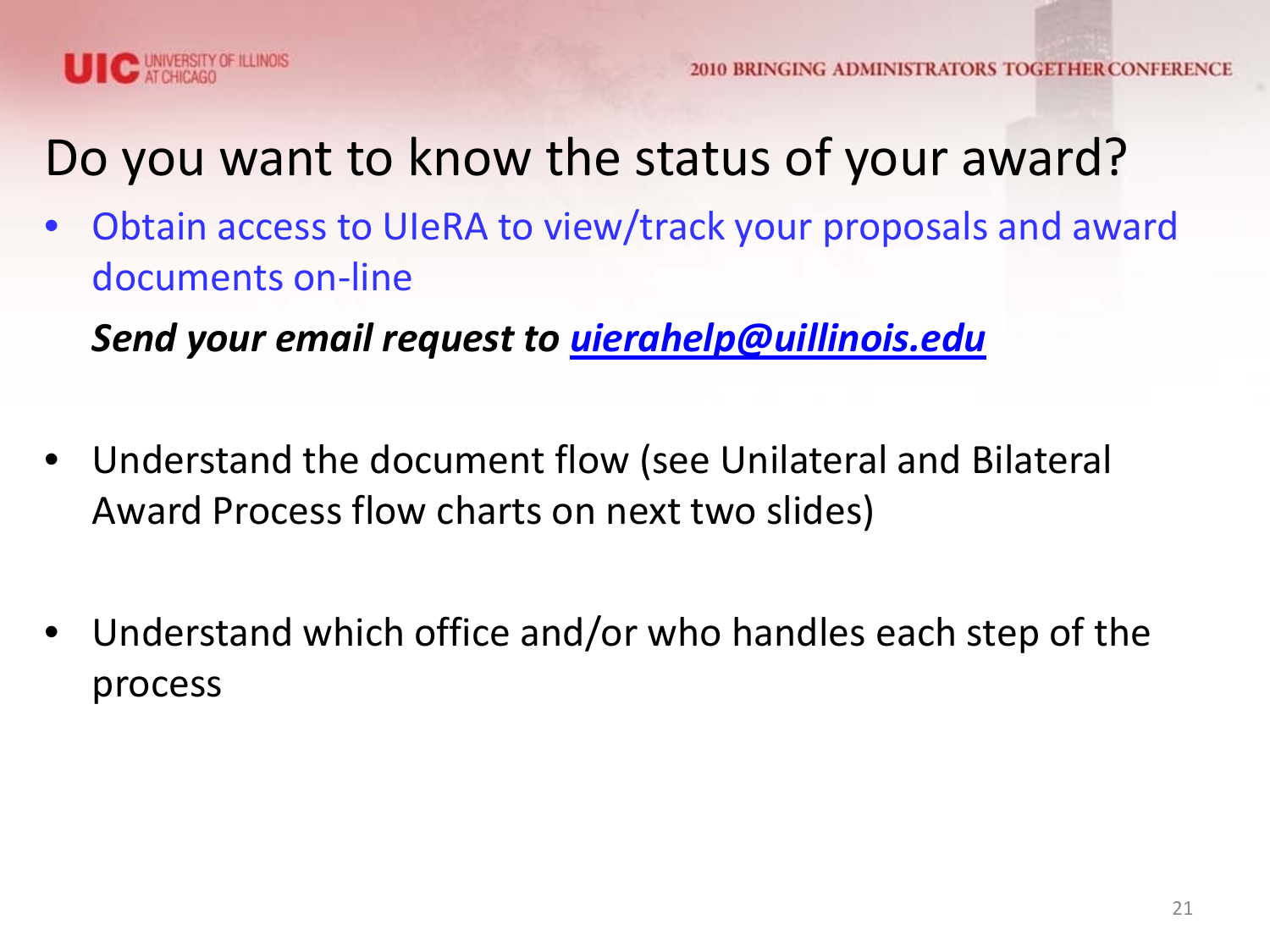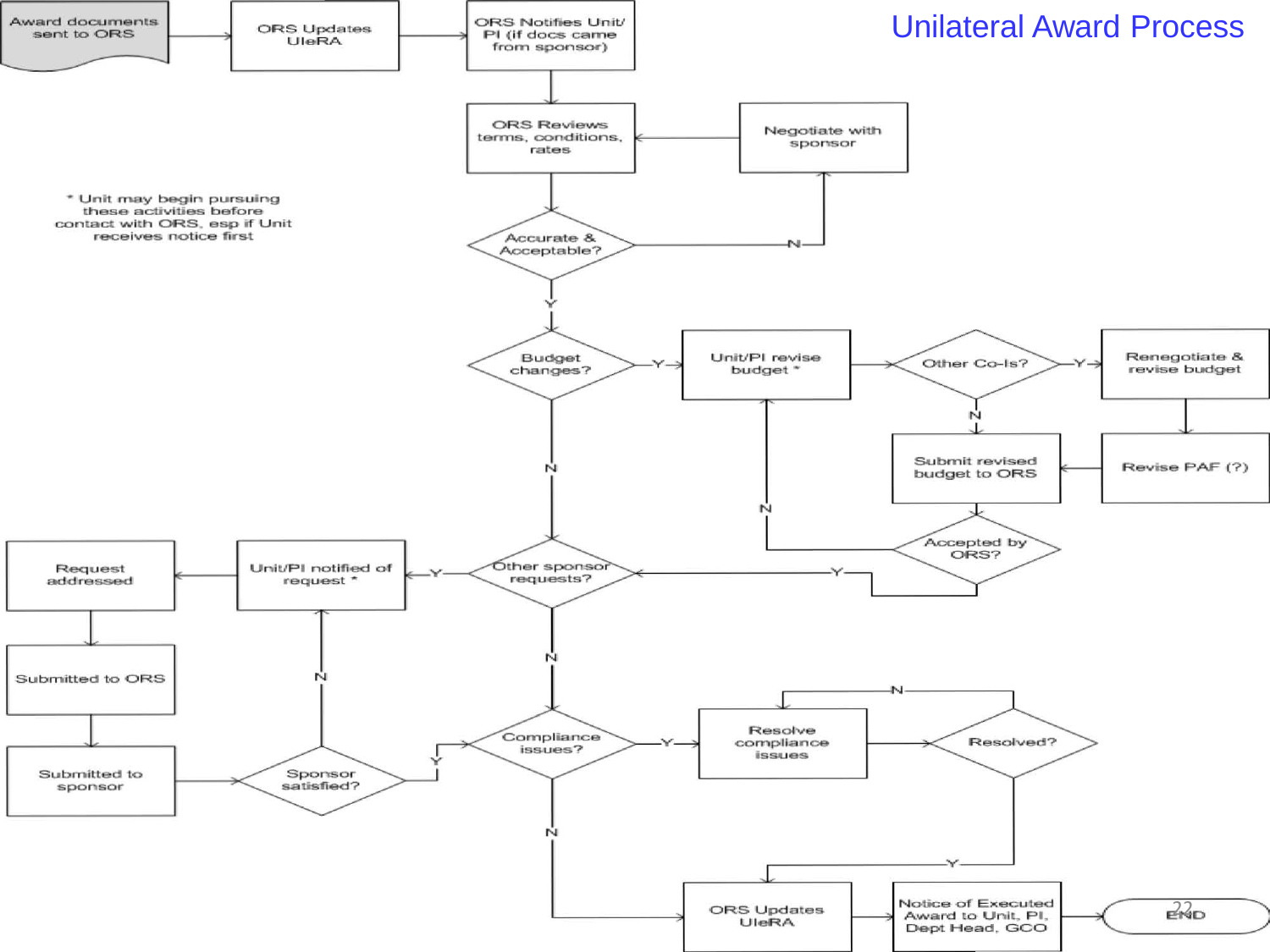

This model assumes the communication among groups Is coordinated through ORS, but groups may also be talking directly to one another (e.g. PI & sponsor).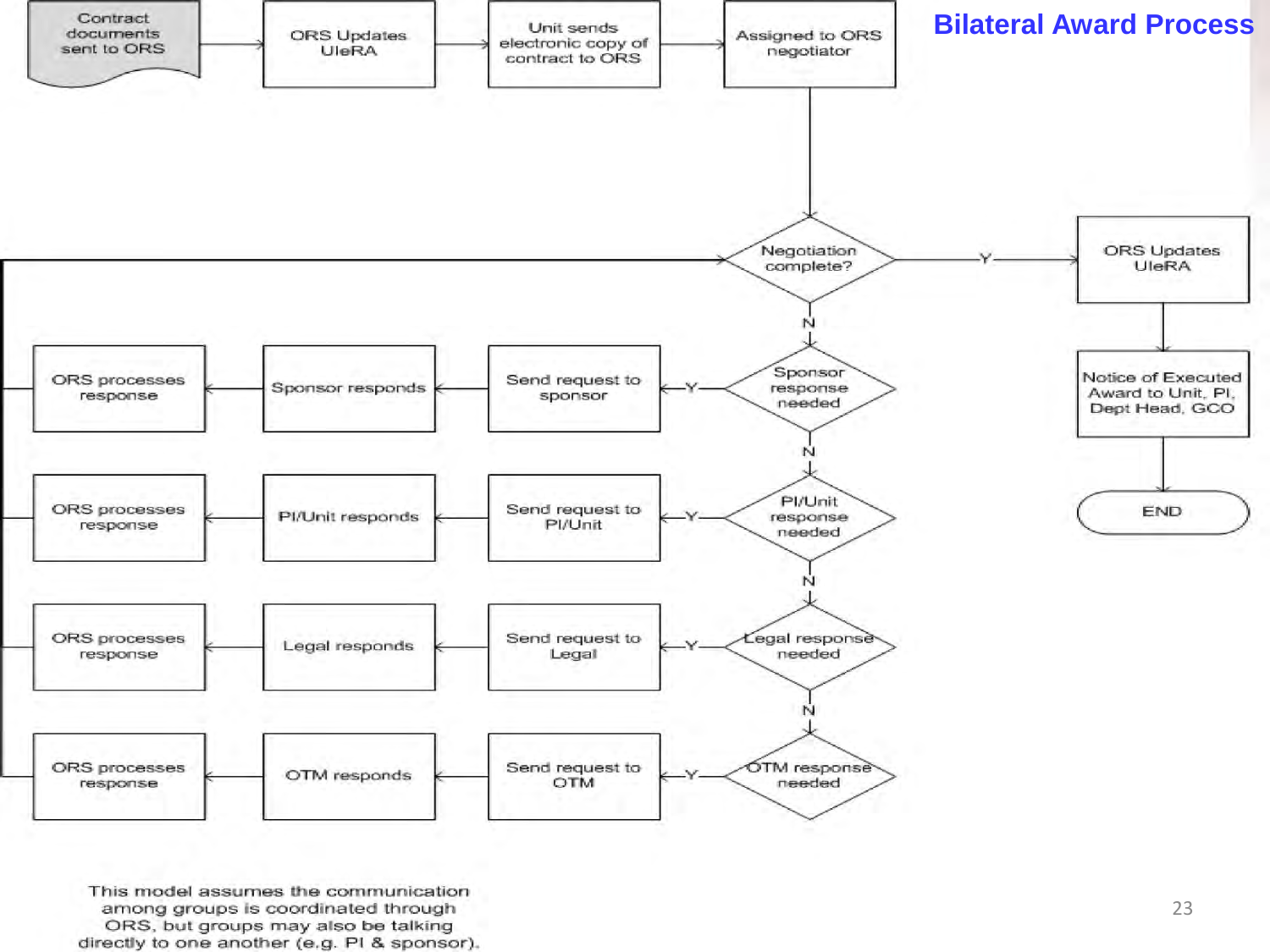

Who do I contact?

Contact ORS General office line @ 312-996-2862



Contact GCO General office line @ 312-996-3373

 Visit "Who To Ask" site: http://www.obfs.uillinois.edu/grantsp/whotoask\_chicago.shtml

 Visit this site to find out who manages your grant: http://public.obfs.uillinois.edu/grantmanagers/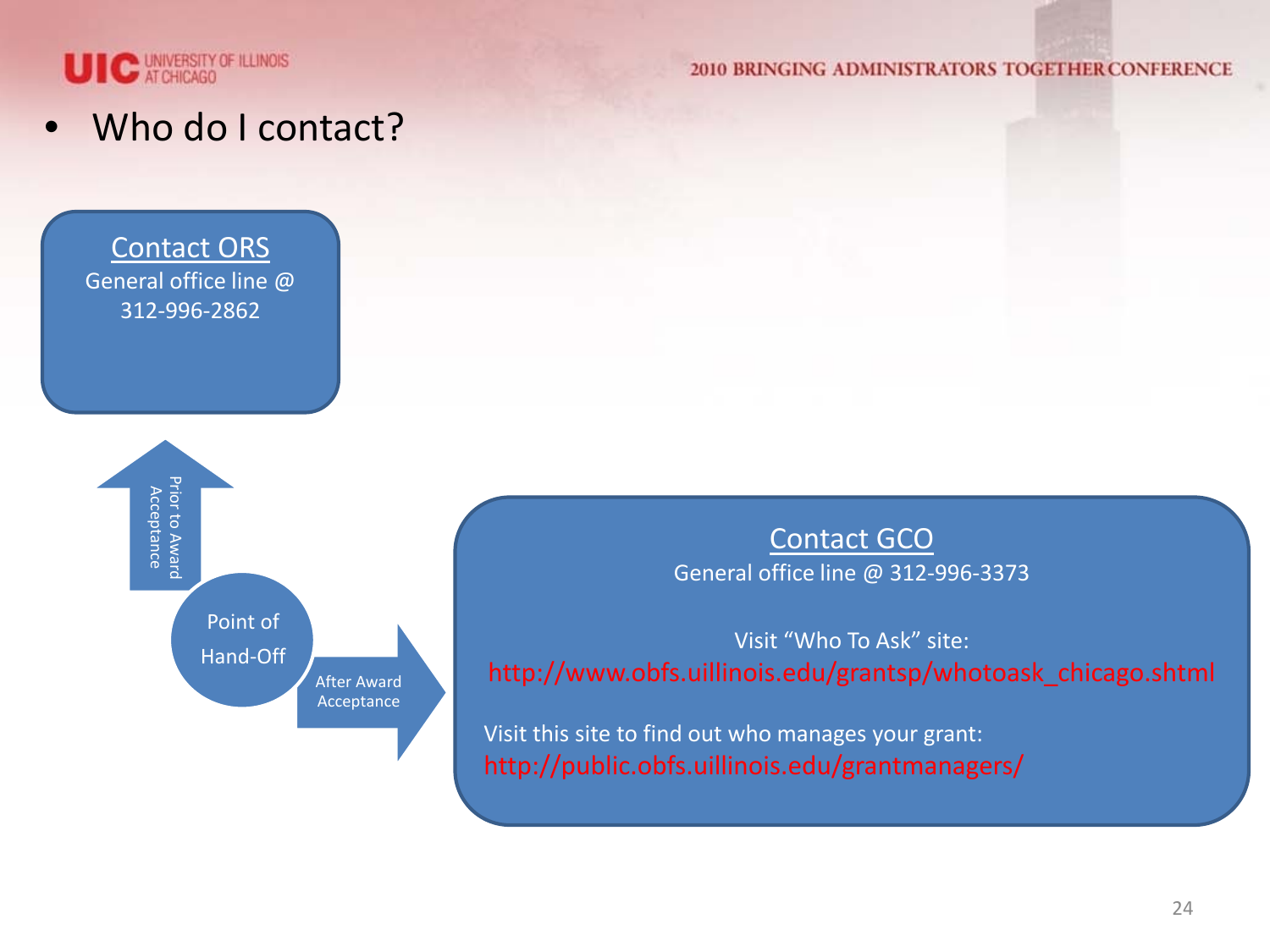

#### Contact GCO for:

- • Set up of sponsored project accounts & budgets in Banner
- Set up of anticipation accounts
- Creation/removal of subcontract and consultant encumbrances
- • Modifications to grant title, project end date, PI, financial manager, etc. in Banner
- Processing of IPAS/OPAS requests
- Inquiries related to
	- Billing for sponsored projects
	- Payments to sponsored projects
	- Financial reporting
	- Project closeout
	- Allowable expenses
	- Grant administration in general
- • Approval of cost transfer JVs involving sponsored project funds
- F&A & tuition remission adjustments
- • Rates (F&A, Tuition Remission, Fringe Benefit)
- Audit/Compliance/Effort Reporting issues

#### Contact ORS for:

- Proposal and budget review
- Submission of proposals
- Requests from sponsors regarding pending and awarded projects
- • Negotiation, execution, and modification of contracts, subcontracts, consultant agreements
- • Receipt and processing of the Notice of Award
- No-cost extensions on grants and contracts
- • Prior approval requests/notifications, e.g. of PI, change of scope, and major repermission to carry forward funds, change budgeting
- Sign-off for relinquishing documents, grant transfers, and NIH Final Invention **Statements**
- ICR waivers & OVCR cost sharing approval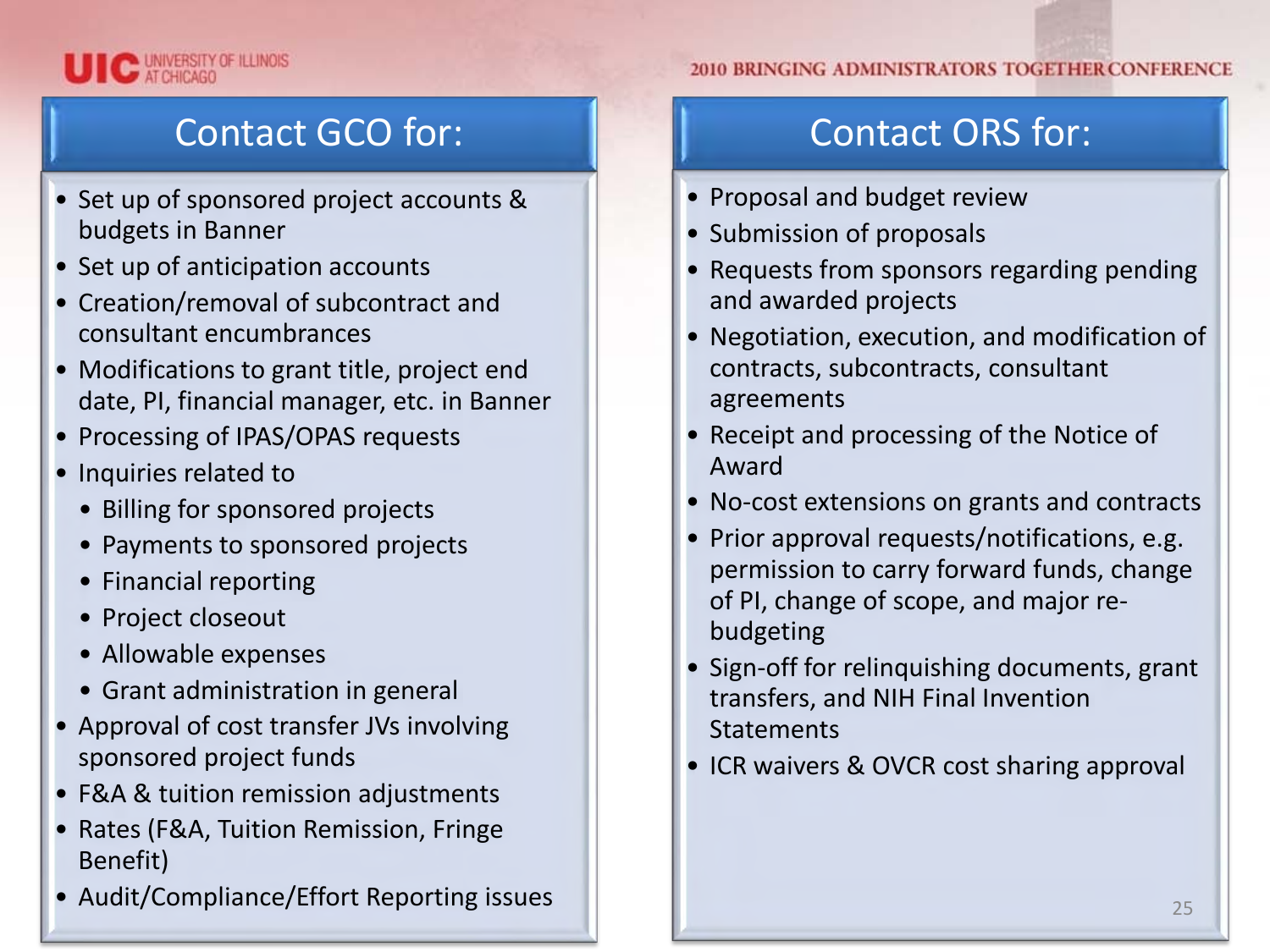

• Do I need to complete the Proposal Approval Form (PAF) if there are no funding/dollars involved?

YES. See below examples:

- Non Disclosure Agreements
- Material Transfer Agreements
- Confidentiality Agreements
- Memorandum of Understanding
- Data Use Agreement
- Master Agreement
	- » PAF, IP Disclosure, Sponsor documents
	- » Contract Included Simultaneous Review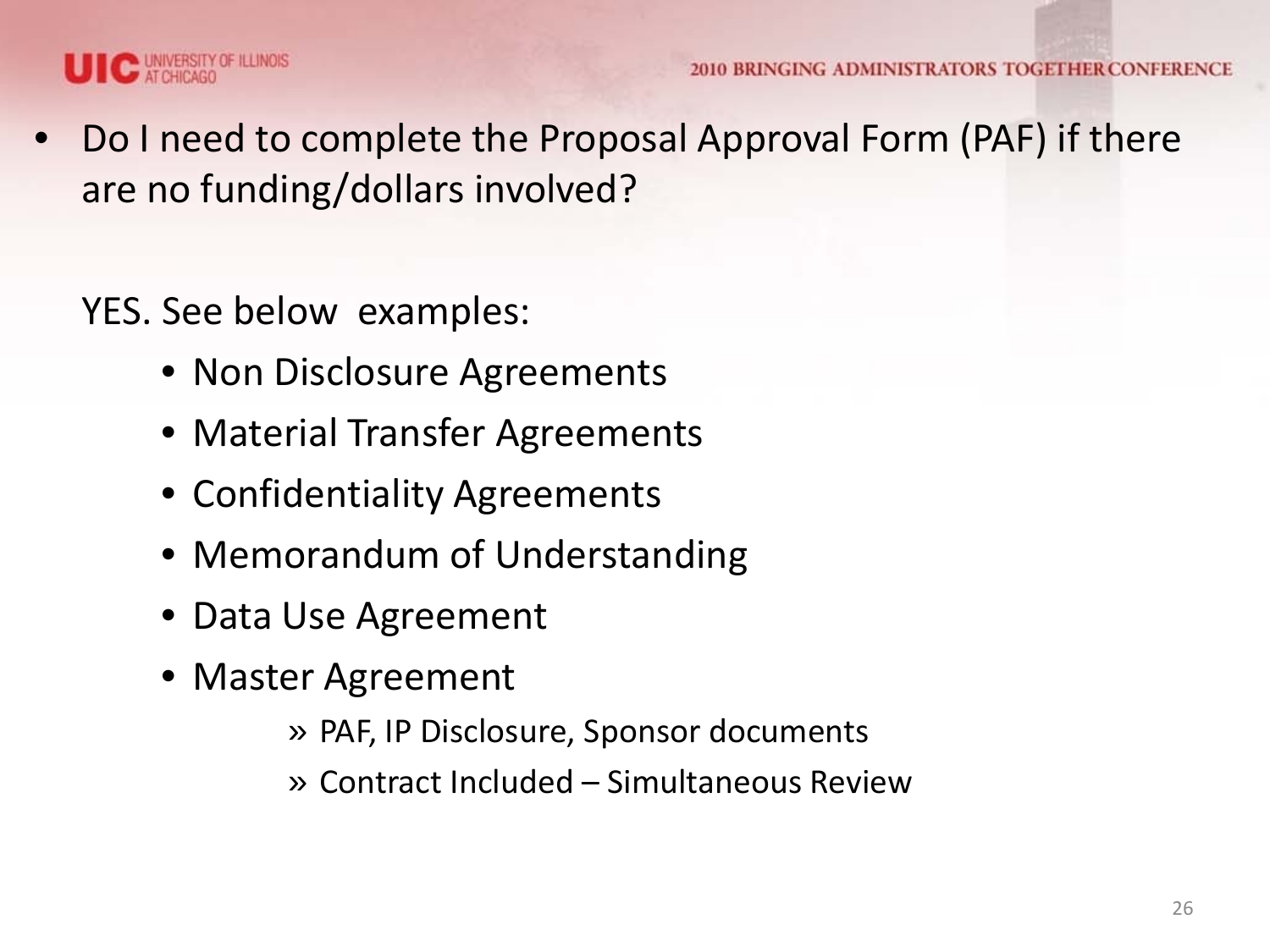

- Why do I need to submit a revised PAF when there is a "substantial" variance between proposed and awarded budget?
	- $-$  A: PAF is the official authorization that allows ORS to act on behalf of the PI. Any changes to previously approved PAF require re certification.
- Why can't I just submit the application on my own without ORS approval?
	- $-$  A: UIC is the official recipient of sponsored project activity funding. PI is charged with managing the project but University is responsible.
- Why can't I communicate on my own with the funding agency?
	- $-$  A: As the official recipient the University maintains centralized procedures to ensure accuracy, completeness and compliance.
- When can I use an electronic communication to modify the award document?
	- $-$  A: Generally only a Federal unilateral grant agreement. Any modification to a bilateral agreement must be in writing and signed by both parties.
- Why do I need separate subcontract agreements when the recipient is the same?
	- – A: Each Subcontract Agreement governs a specific scope of services/deliverables and corresponding approved expenditures. Cannot co-mingle. 27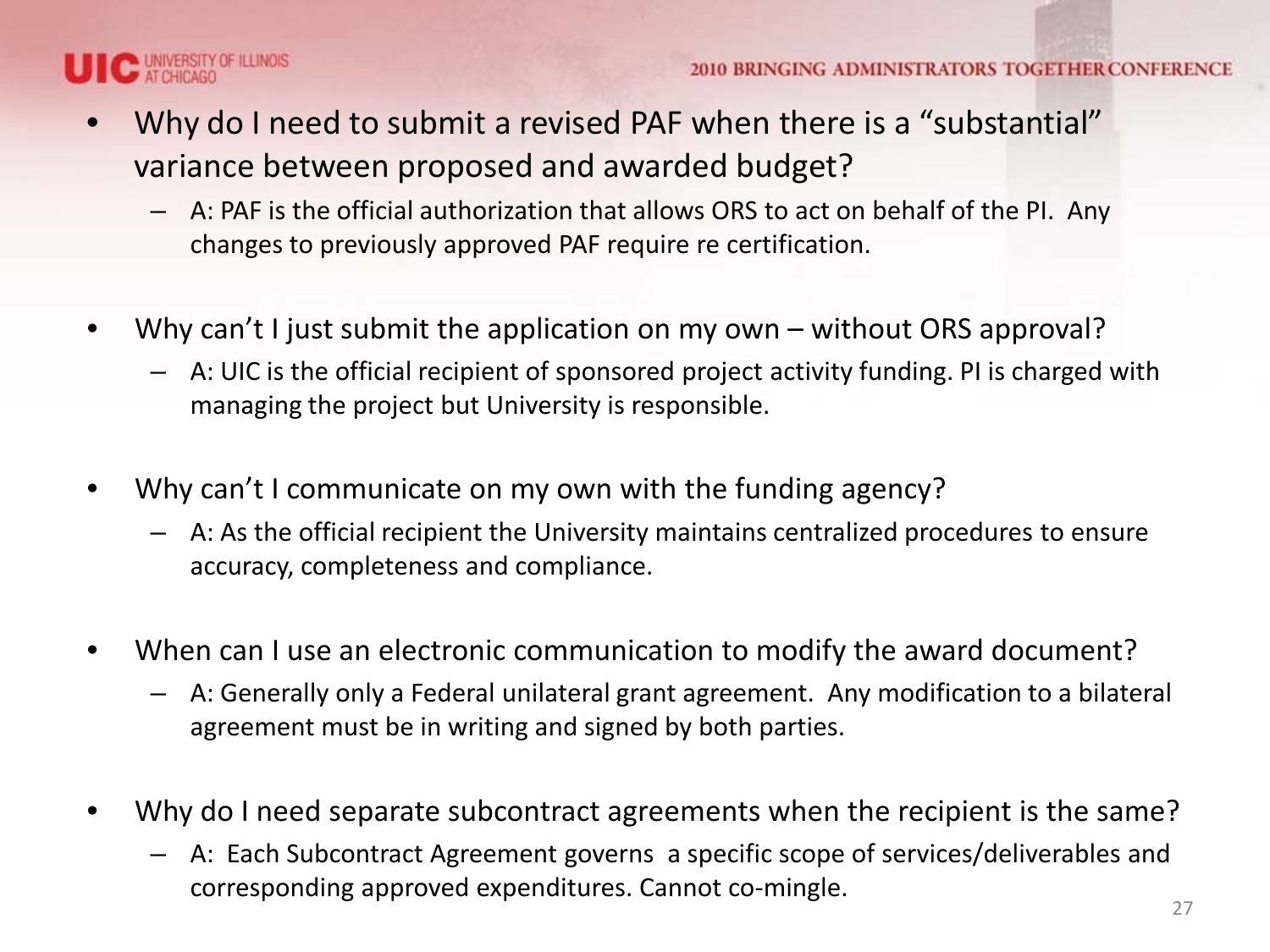# What are some potential problem areas during Phase I, II & III?

- Missed potential funding opportunities
- Giving away information with no protection
- • Agreeing to terms/budget that conflict with University policies
- Starting work without a fully executed award on a handshake
- Required resources may not be available
- May have a conflict of interest and/or compliance issues
- Cost-Share requirements may not be identified and/or approved
- Letter of Intent and Pre-Proposals may be identifying resources without required approval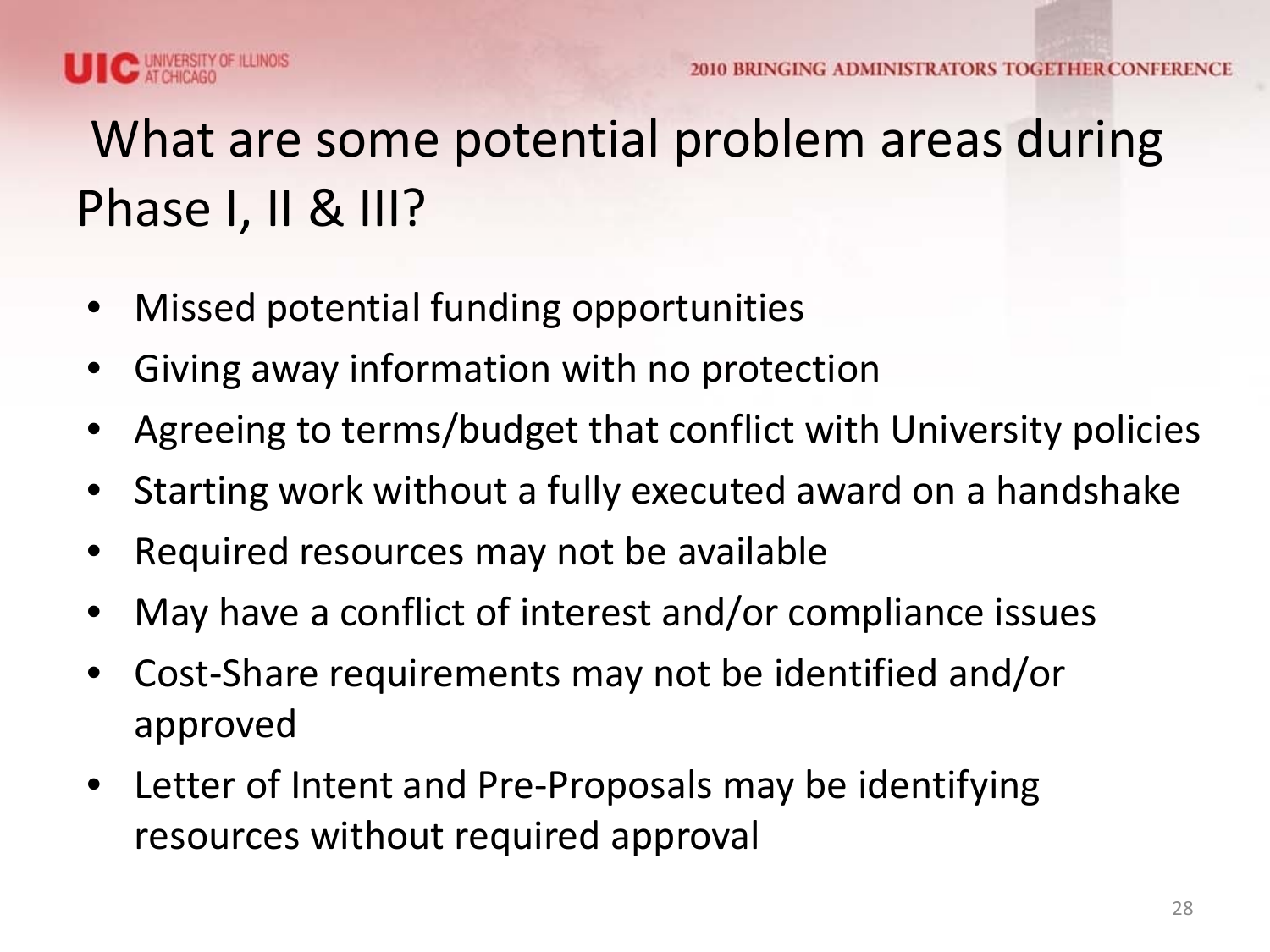

## What are some potential problem areas during Phase I, II & III?

- • **Proposals are submitted under duress due to insufficient time for thorough review**
- Not identifying all compliance related issues in the project in the internal routing form
- Lack of proposal development leads to insufficient time to prepare best possible proposal
- Greater potential to miss sponsor deadline
- Departments execute contract and/or accepts award improperly on behalf of the University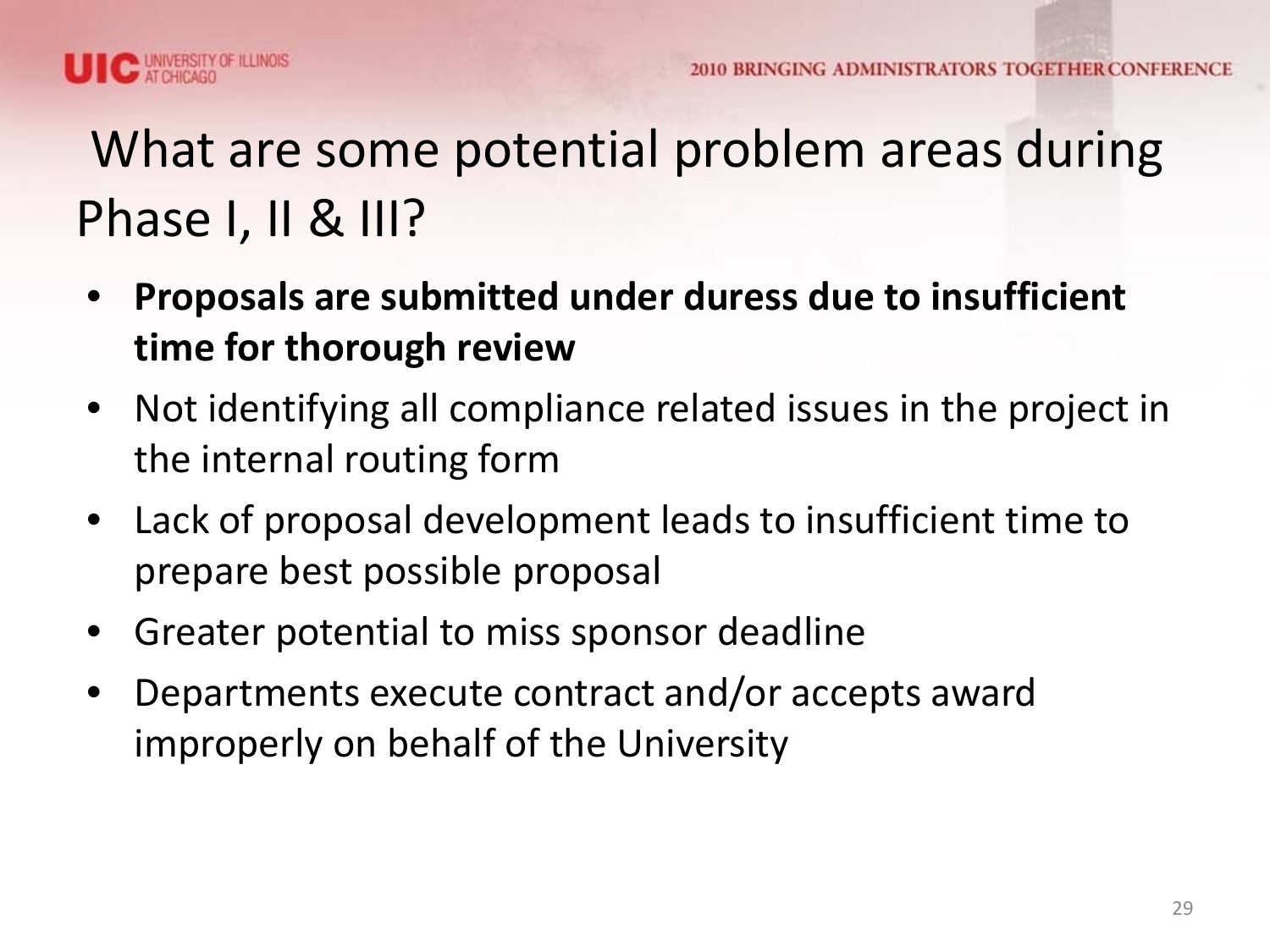

**INISTRATORS TOGETHER CO** 

## What are some potential problem areas during Phase I, II & III?

Unit Perspective (PI/Business Manager):

Be mindful of:

- What you committed to the sponsors in the proposal (deliverables, timeline, etc.)
- **Effort commitments for all project personnel**
- Sponsor's term of employment (salary cap, citizenship, etc.)
- • Follow campus' HR guideline (do not circumvent the HR appointment system through labor redistribution process)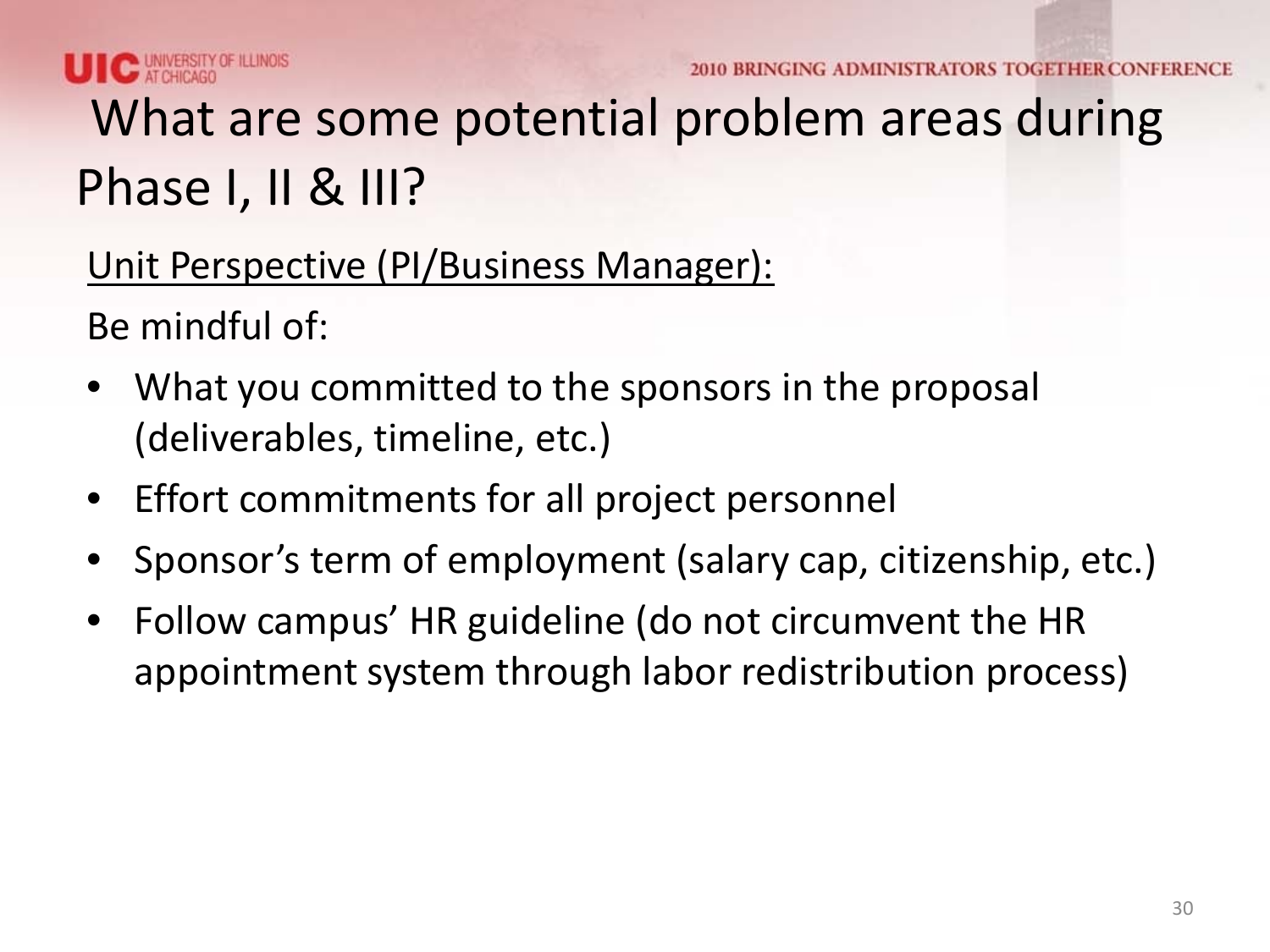

# Transition into The Planning Zone…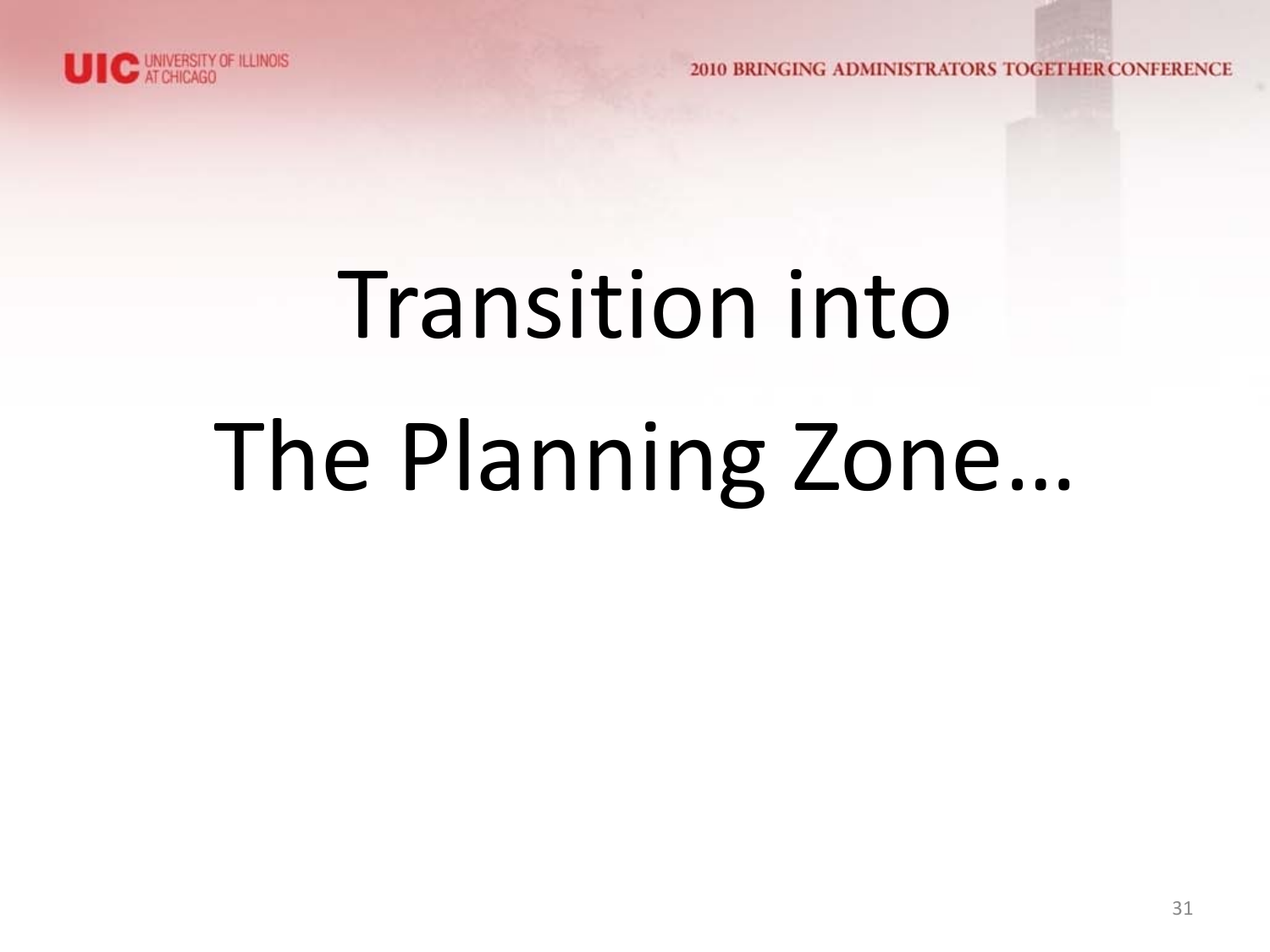

## Planning Zone

- Staffing requirement?
- Any subcontract involved?
- Need to establish purchase order?
- Need to revise the budget?
- Assess resources (space, personnel, equipment, etc.)?
- Need to request an anticipation account?
- Cost share commitment and approval in place?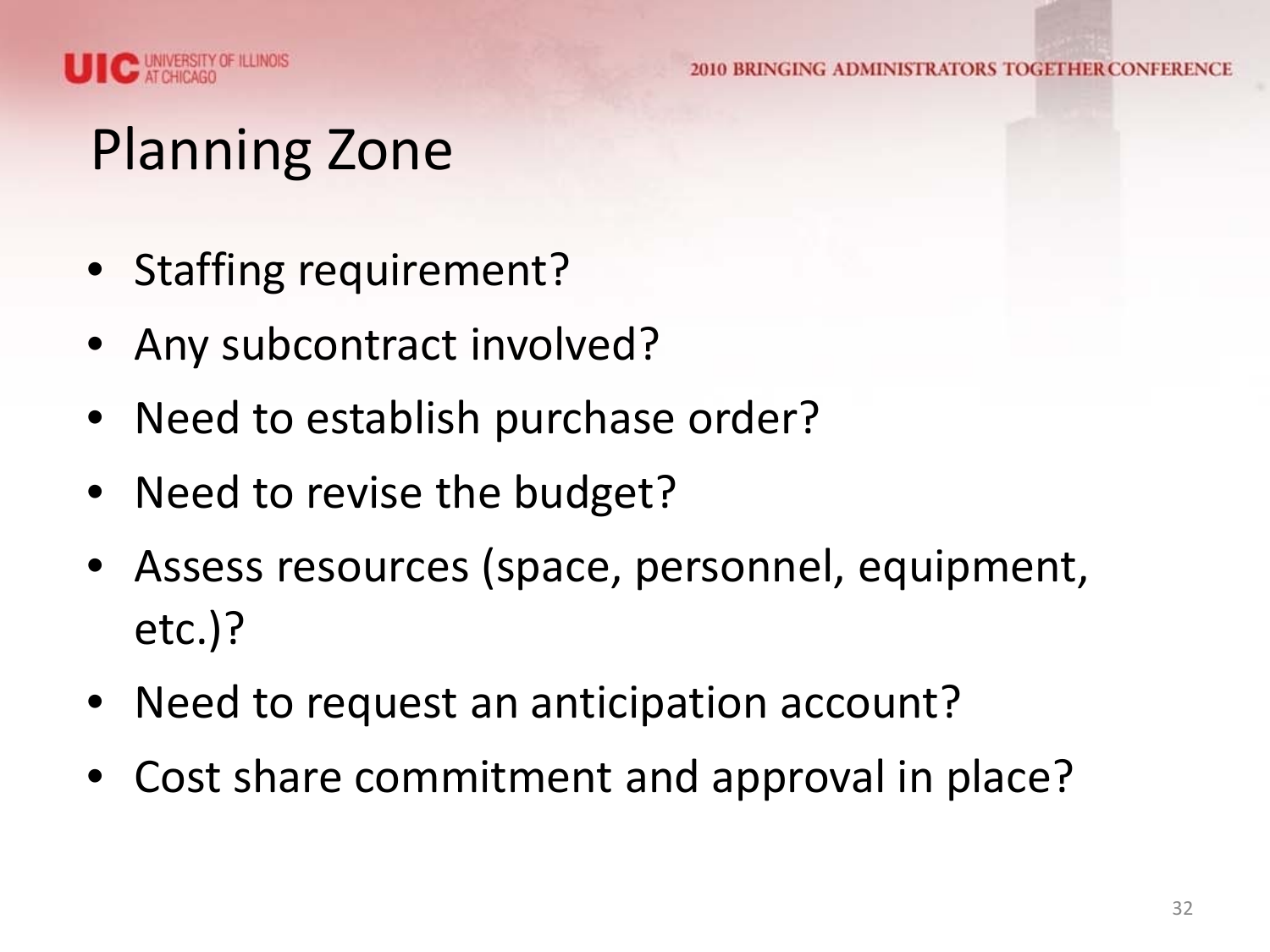

## Phase IV – Post-Award Life Cycle

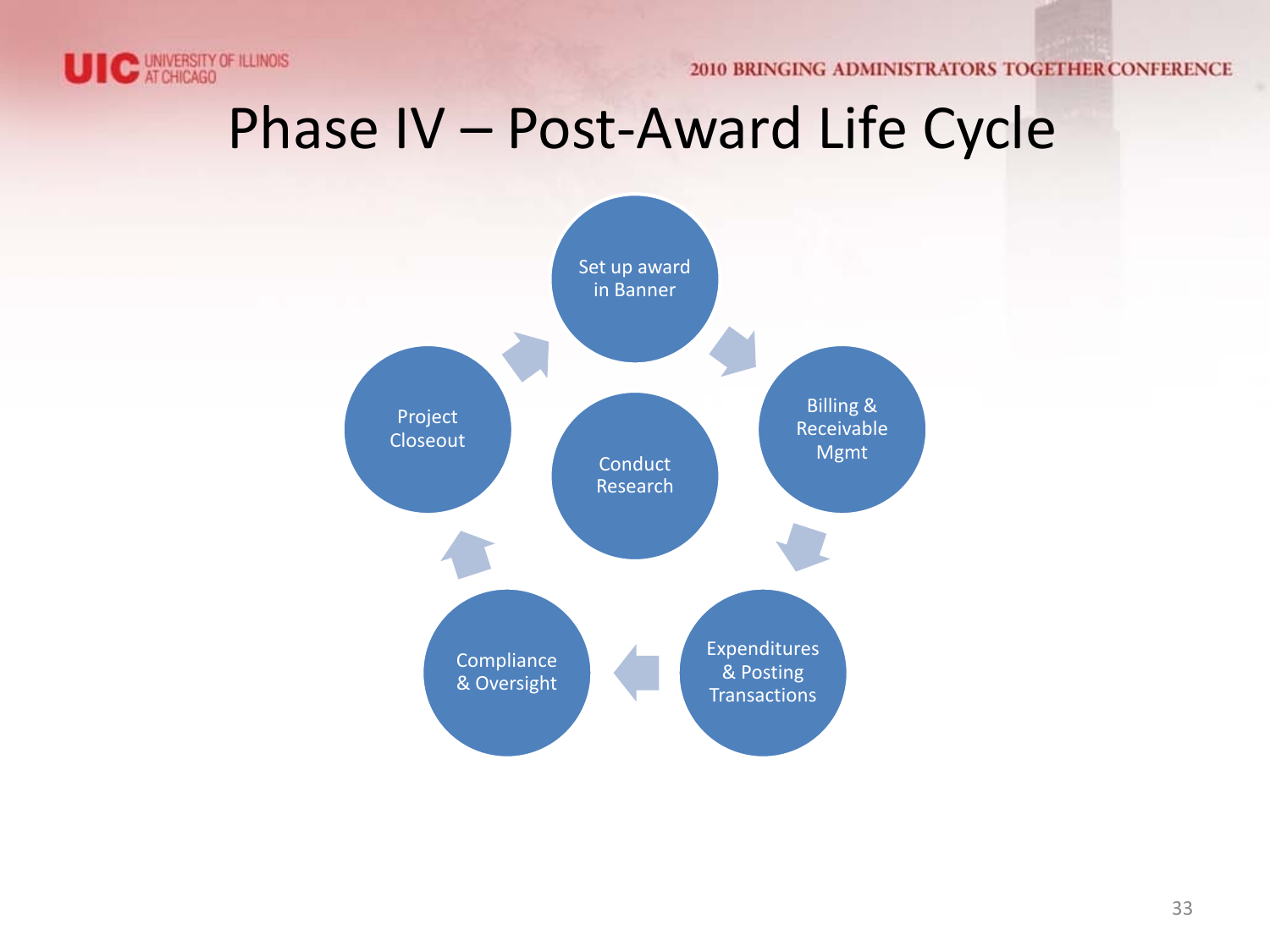



## GCO – Set up award in Banner

- Award notification received from ORS
- Anticipation request received from units
- • Grant Specialist is assigned to manage the award
- **Create Banner Grant and Fund Codes**
- Enter award budget into Banner
	- $-$  As proposed and approved
- • Set up billing and reporting events per terms and conditions of award
- • Assigned grant specialist sends notice of banner codes  $\overline{a}$  assignment to units  $\overline{a_4}$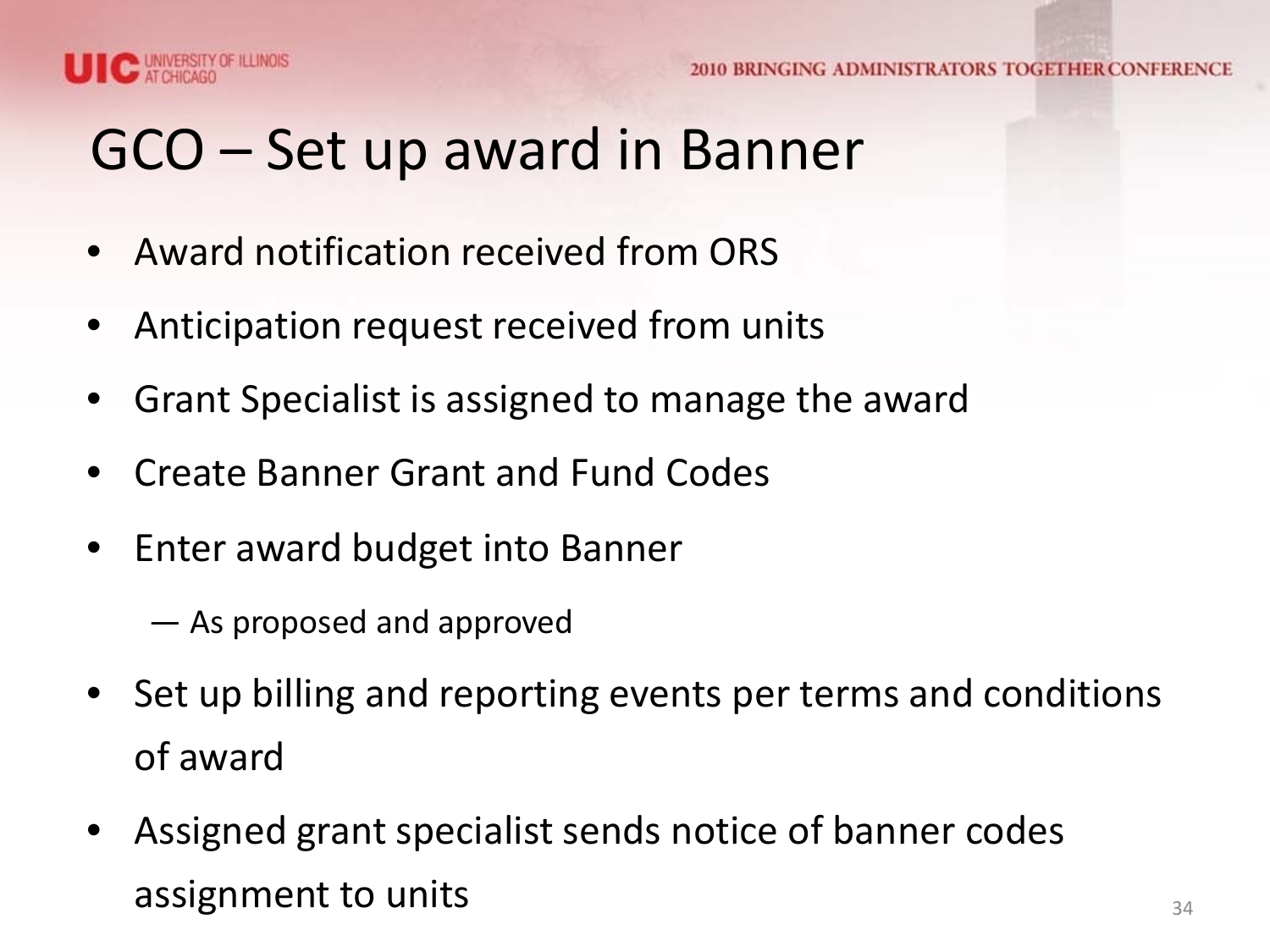

## Academic Unit – Award is received…then what?

- • Establish salary appointments for personnel involved in the project
- Initiate applicable expenses against the award via p-cards, purchase orders, payroll, etc.
- Initiate subcontract/consultant agreement if needed
- Manage effort commitment
- • Document and track mandatory & voluntary committed cost sharing commitment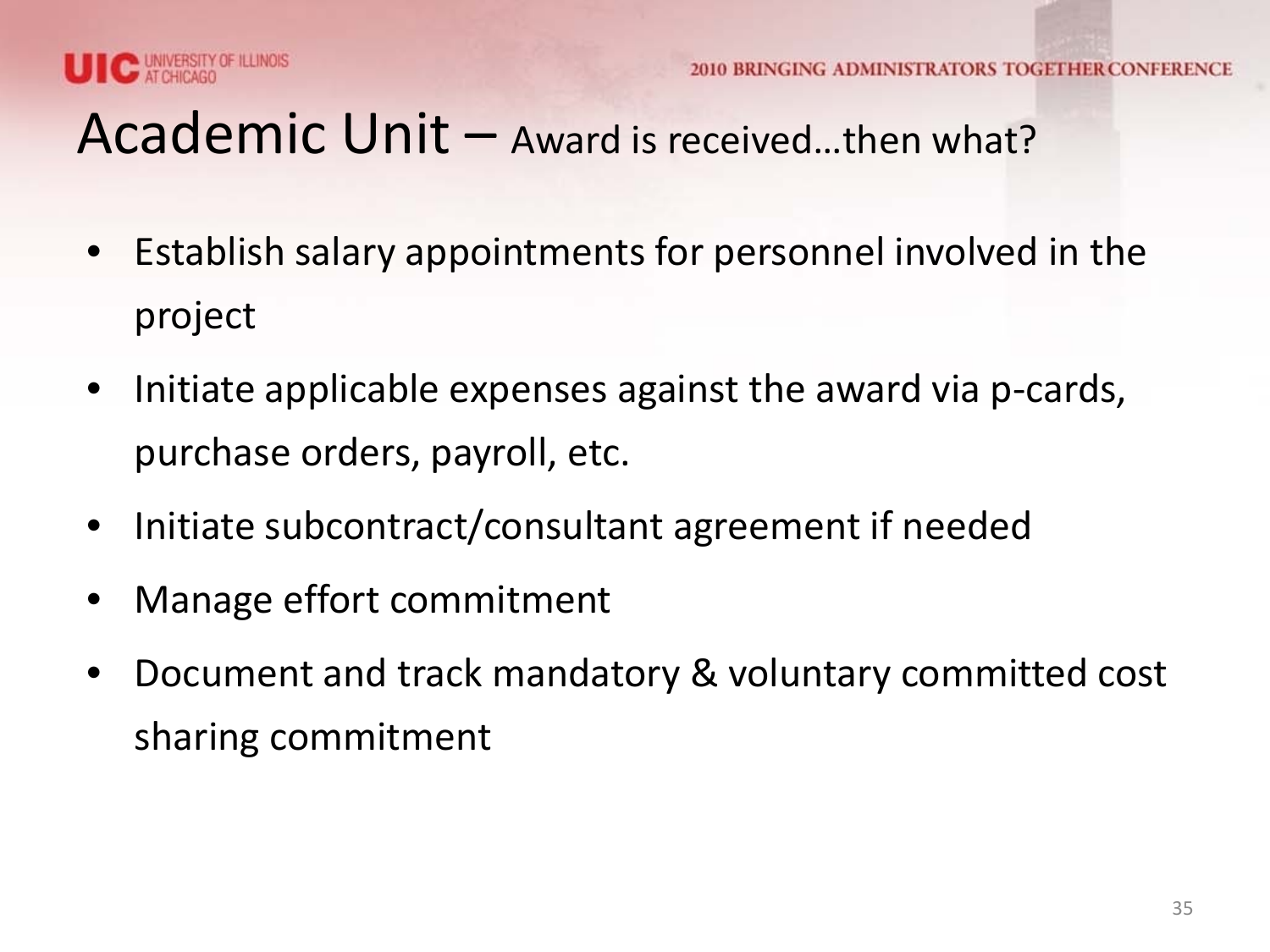

## Monitor and Manage the Project

#### **Office of Grants & Contracts:**

- Effectively manage billing process
- Initiate prompt AR follow-up
- Establish Sub-award encumbrances
- Timely approval of electronic JV transfers
- Timely processing of IPAS (re-budget) requests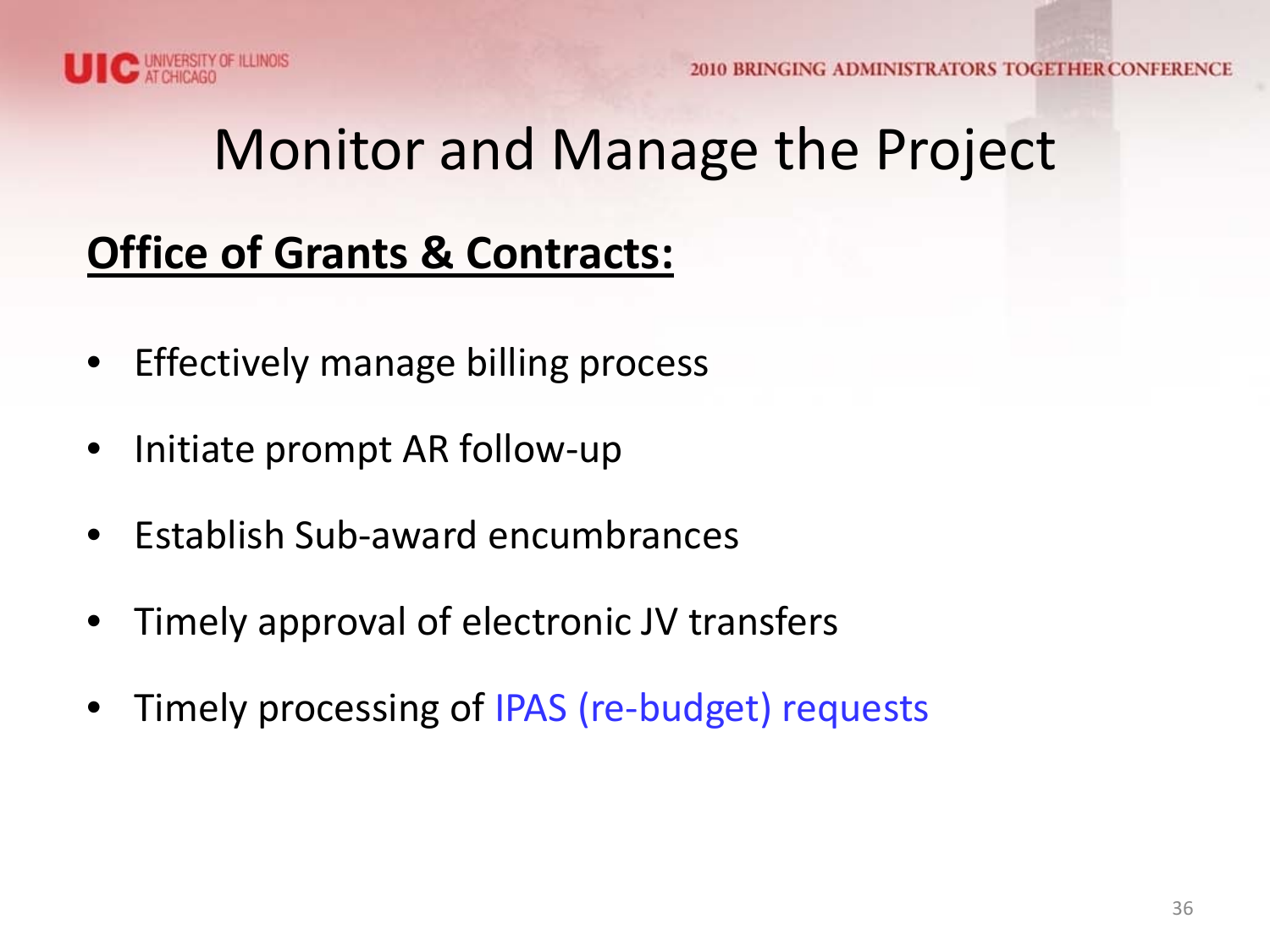



## **IPAS (Re-budget):**

Items to Consider:

- • Is the budget transfer allowable by the terms and conditions of the award?
- Does the sponsor require prior approval and if so were the necessary approvals obtained?
- Does my project have F&A (indirect cost)?
- What form do I use?

http://www.obfs.uillinois.edu/forms/IPASFormC.doc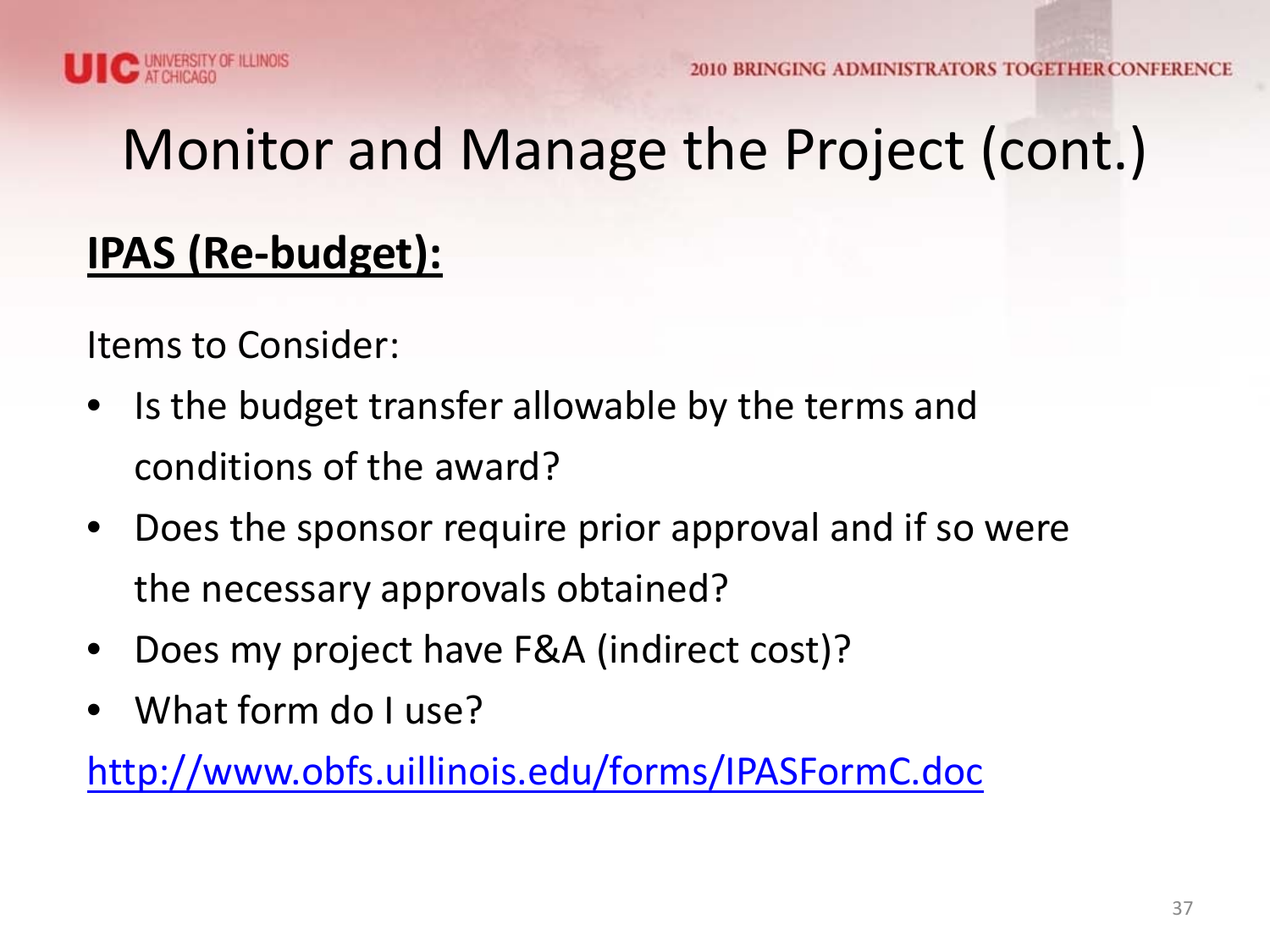



## **IPAS (Re-budget):**

 What Information Does Grants & Contracts Need to Process Your Request?

- Why is budget available in the category you are transferring from?
- Why is budget needed in the category you are moving budget to?
- Has there been a change in scope?
- Has there been a significant change in the effort of the PI or other key personnel?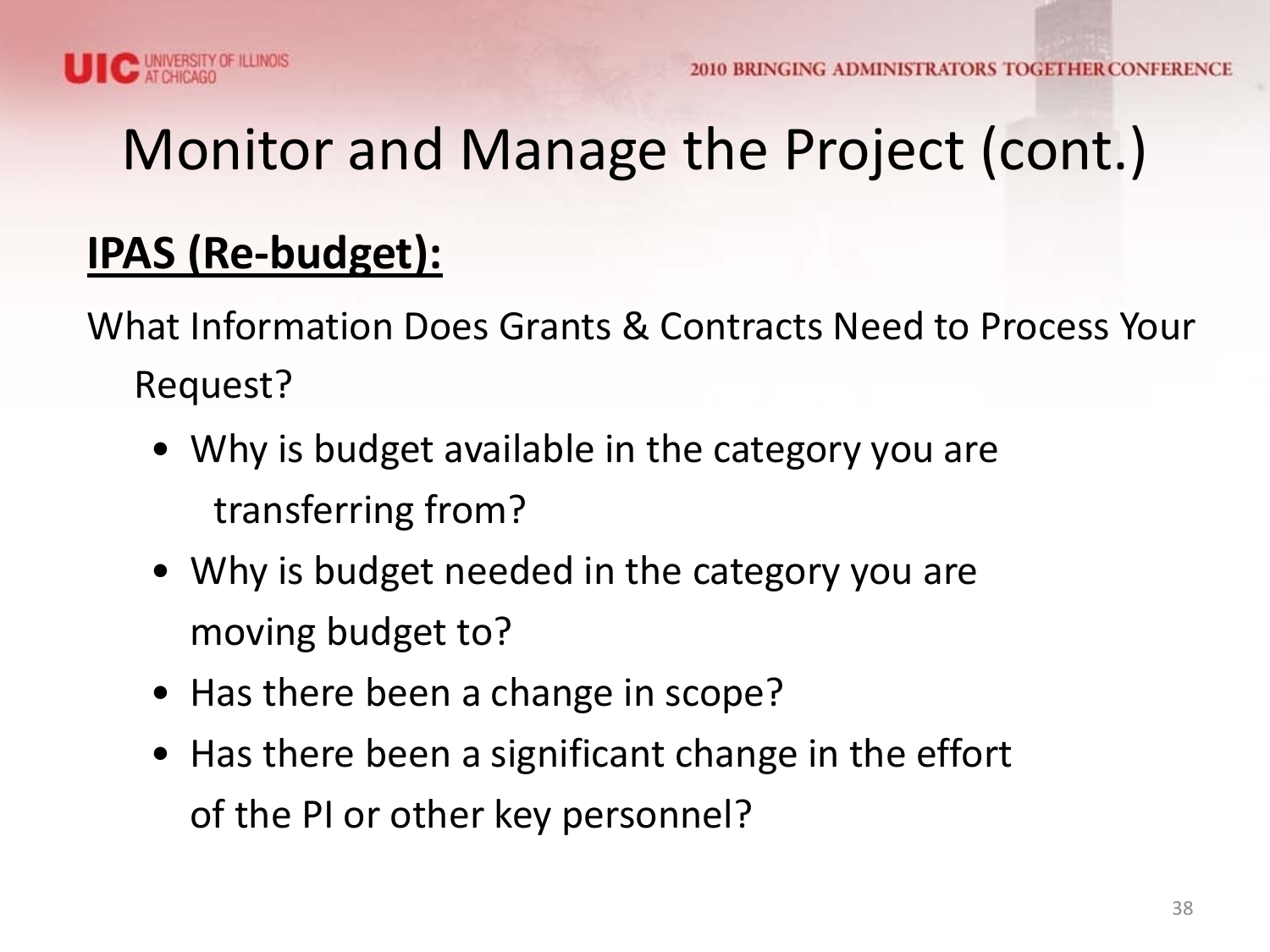

#### **Office of Grants & Contracts (cont):**

- • Provide advice and clarification related to compliance policies and procedures
- Design and provide more post-award training workshops
- • Timely submission of interim financial reports
- Provide more on-line policies and procedures
- • Provide monthly electronic reports
	- Overdraft Fund Codes, Anticipation and Terminating Grant Codes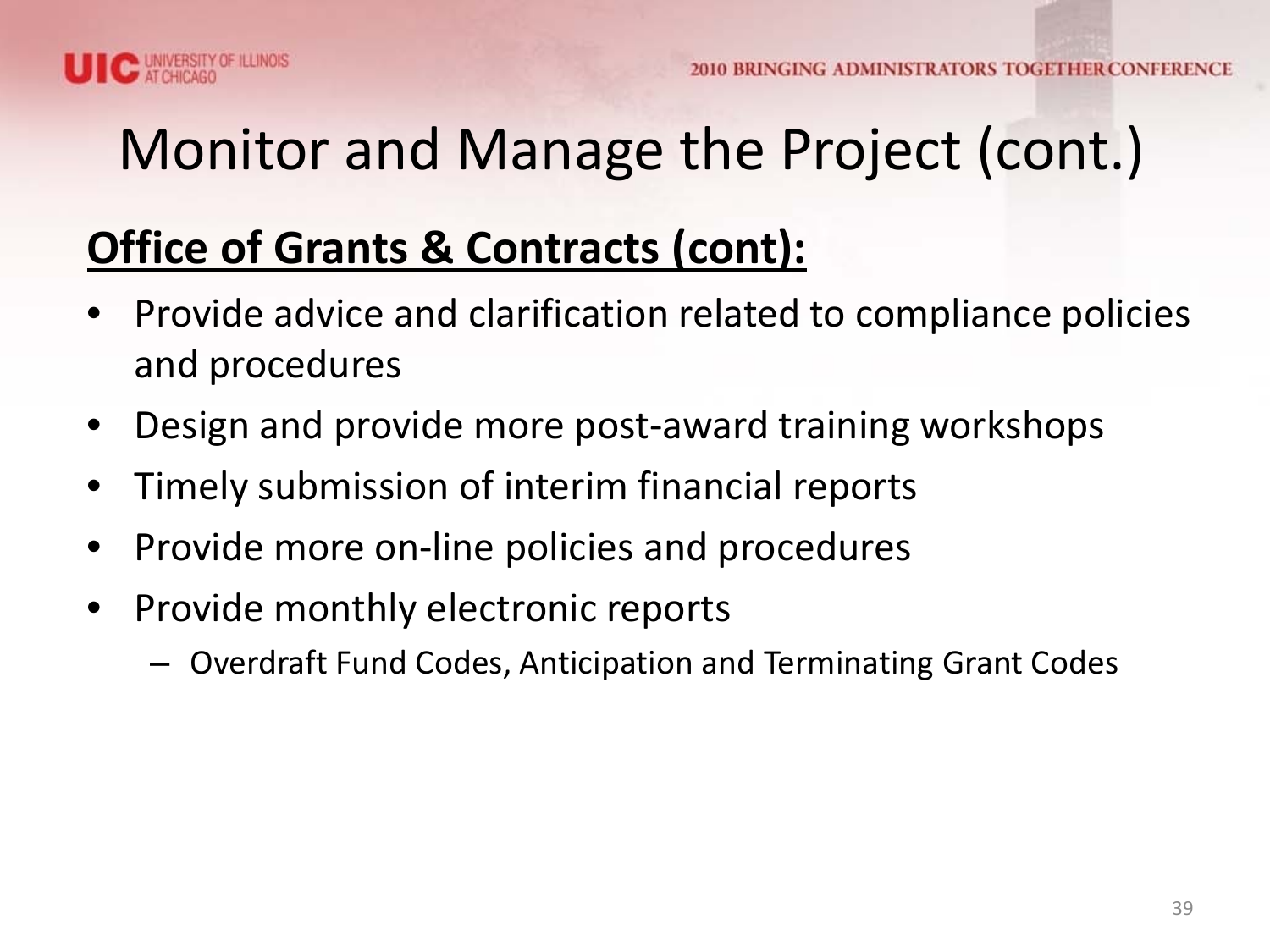

#### **Grant Administrator/Financial Manager:**

- Review payroll distribution
	- $\checkmark$  Does the salary charged to grant match the effort committed?
	- $\checkmark$  Are all project personnel being paid from correct funding source?
	- $\checkmark$  Are there any non-project-related personnel being paid from the grant?

## • Sub-recipient monitoring

- $\checkmark$  Review sub-recipient's invoices for accuracy
	- $\Box$  Is it within approved budget?
	- $\Box$  Is it a duplicate invoice?
	- Are costs allowable per A21 and/or sponsor guideline?
	- Are discrepancies discussed, resolved and documented?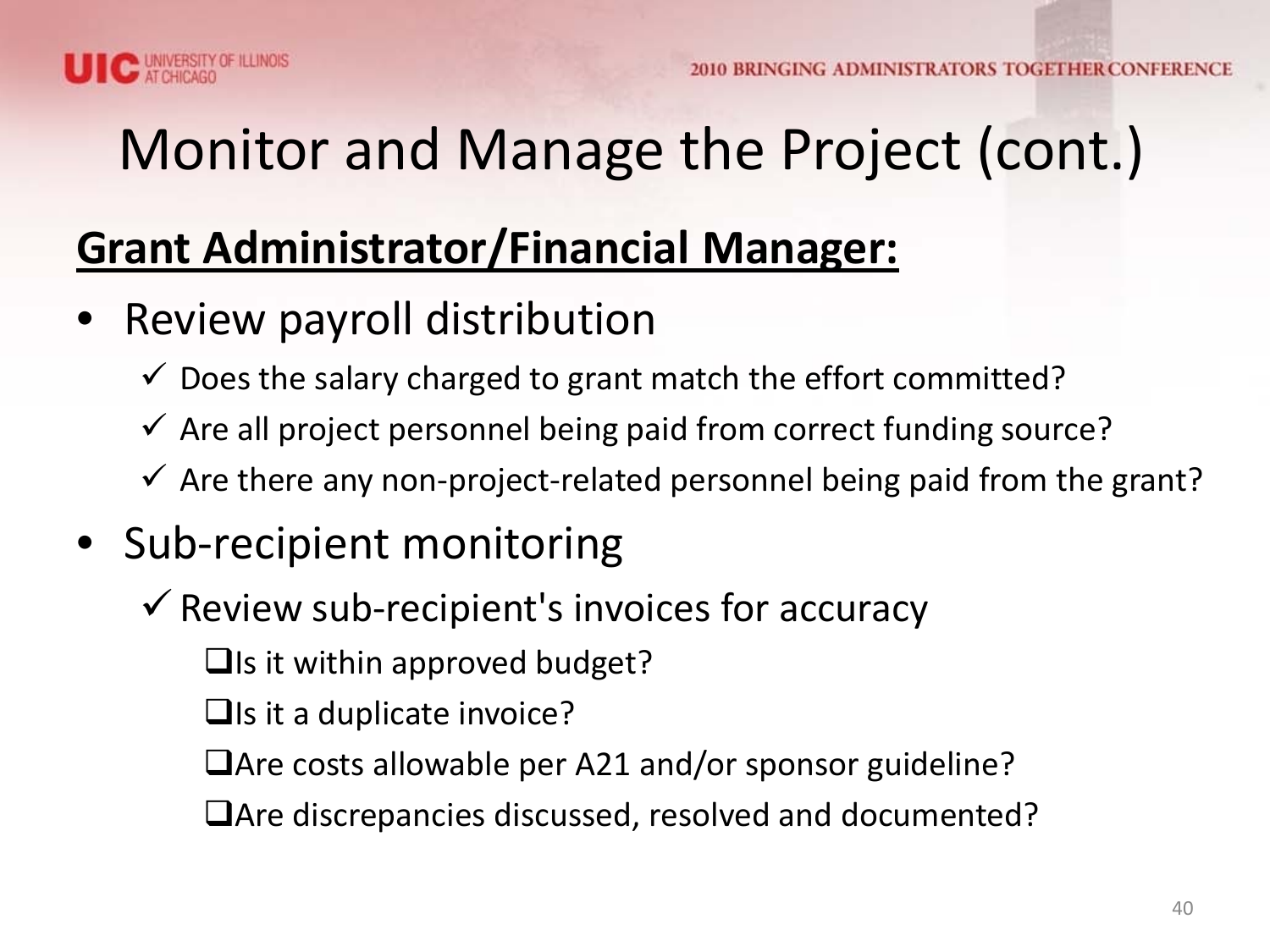

#### **Grant Administrator/Financial Manager:**

- Manage effort commitment
	- $\checkmark$  Does the effort charge on grant match the proposed effort?
	- $\checkmark$  Are mandatory and committed cost share effort being tracked?

#### • Meet with PI regularly

- $\checkmark$  Review terms and conditions, deliverables, financial status of the award
- $\checkmark$  Prepare required budget revision requests
- $\checkmark$  Evaluate need and process as required:
	- **Continuations**
	- Amendments
	- Carryovers
	- No-Cost Extensions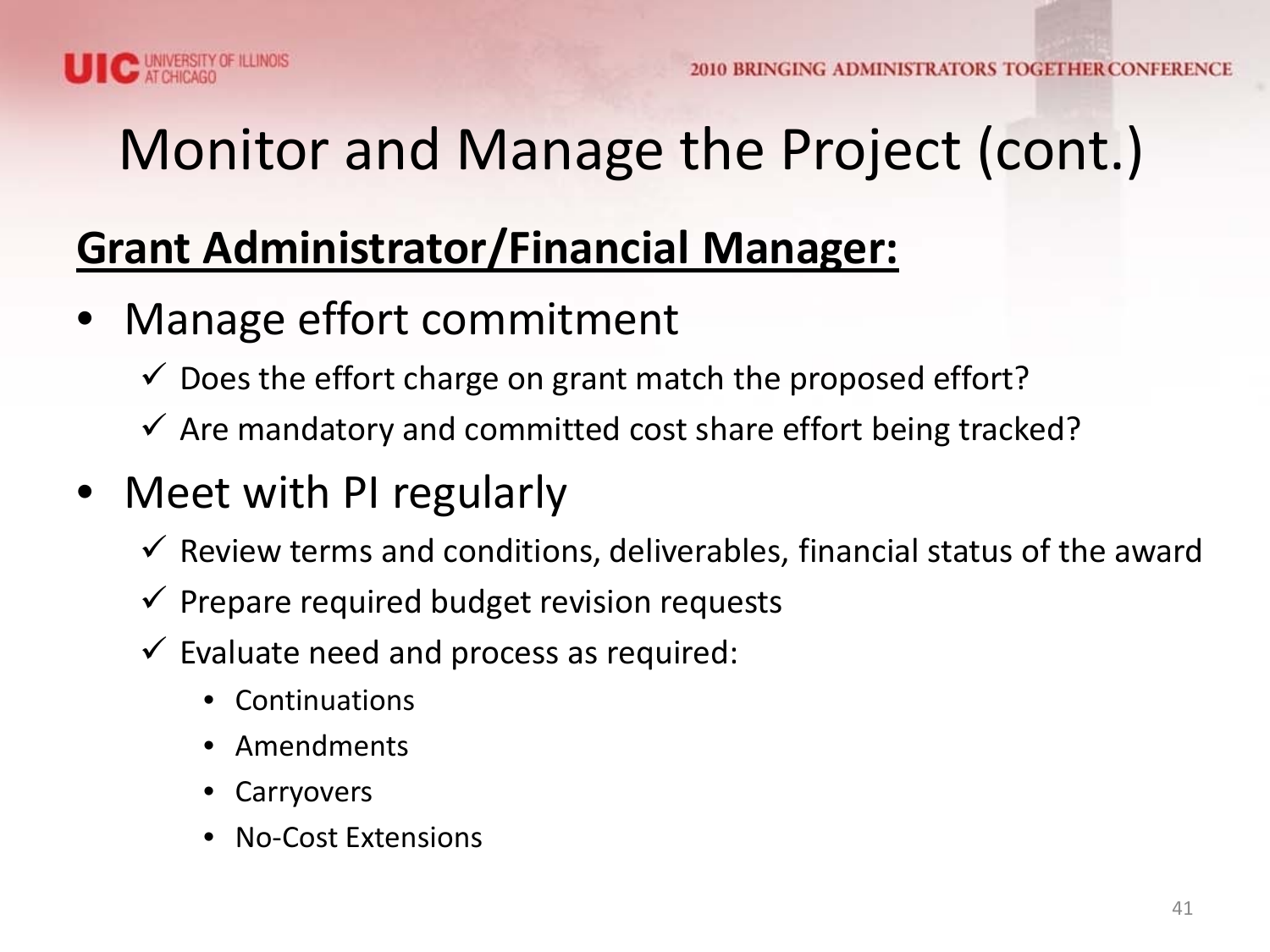

### **Grant Administrator/Financial Manager:**

- Review and reconcile expenses on regular basis
	- $\checkmark$  Ensure P-card transactions are reconciled on-time
	- $\checkmark$  Use your monthly financial statements instead of the ROE for reconciliation
	- $\checkmark$  Process timely cost transfers
	- $\checkmark$  Manage small business subcontracting
	- $\checkmark$  Revisit the planning zone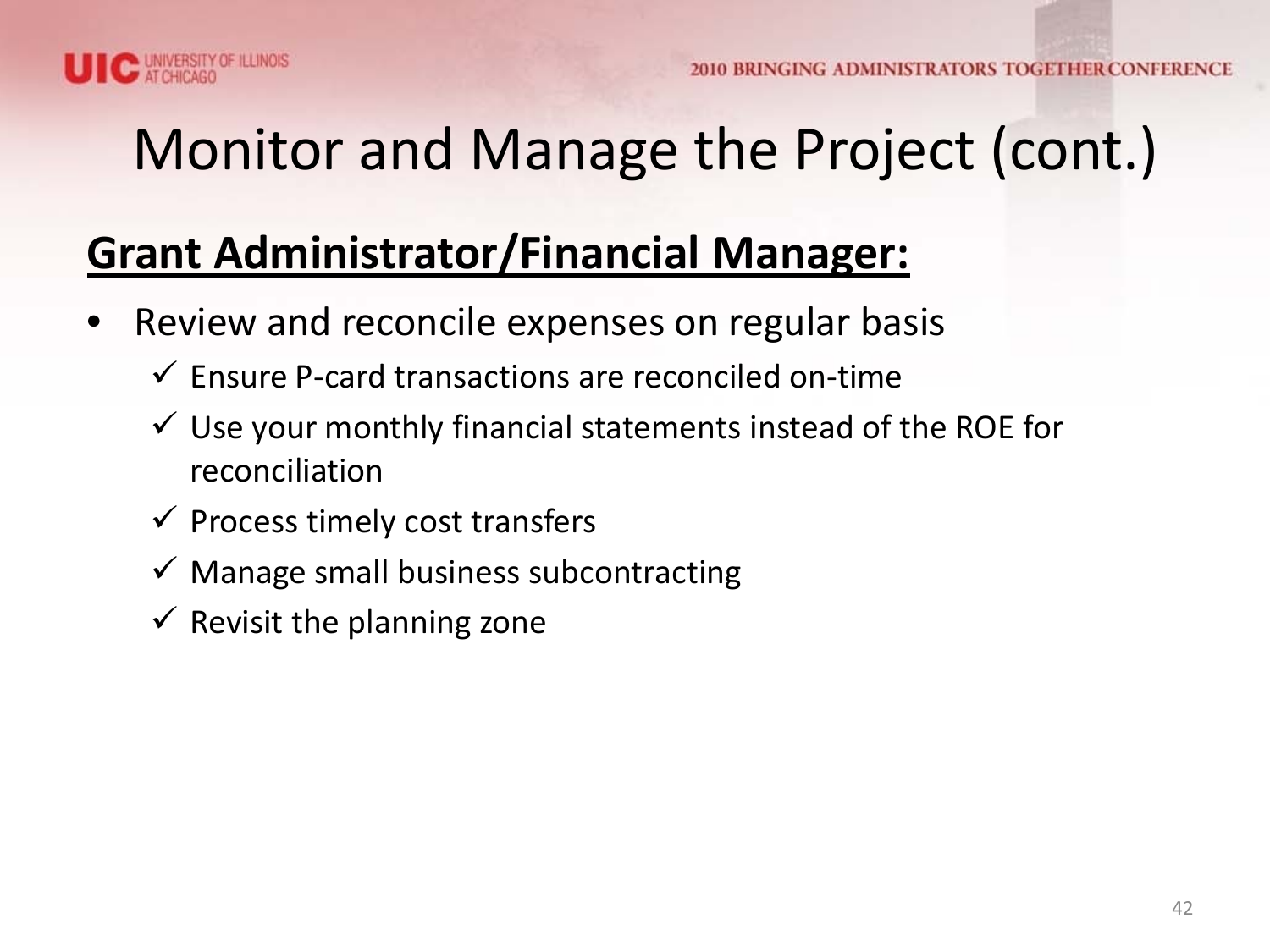

## Please note that Office of Research Services (ORS) still involves **after the award is made**!

- • "Post" award role of ORS:
	- Process amendments/modifications to prime award
	- Process new or amended subcontract/consultant agreements
	- Review and submit progress reports
	- Prior approval requests/notifications (i.e. change of PI, change of scope, significant re-budgeting, carry forward requests, no-cost extension requests, etc.)
	- Sign off on certain close out documents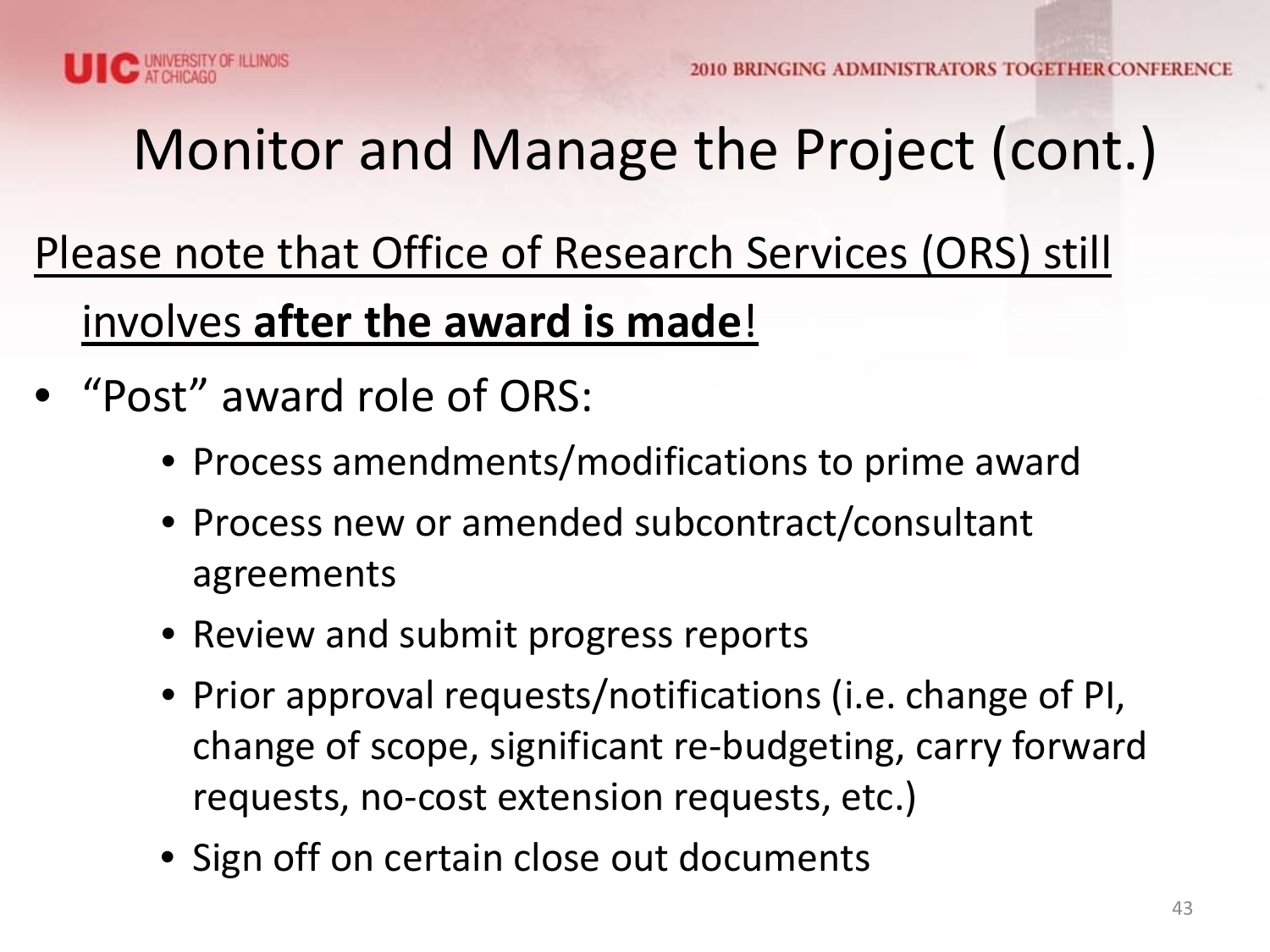

## Reports and Closeout

## Why Timely Project Close-out Is Critical?

- $\triangleright$  To ensure receipt of final payment
- $\triangleright$  Save time, money, and reputation of the institution
- $\triangleright$  Protect withholding of new awards campus-wide by the awarding agency
- $\triangleright$  Prevent suspension of payments for costs incurred on other projects funded by the same agency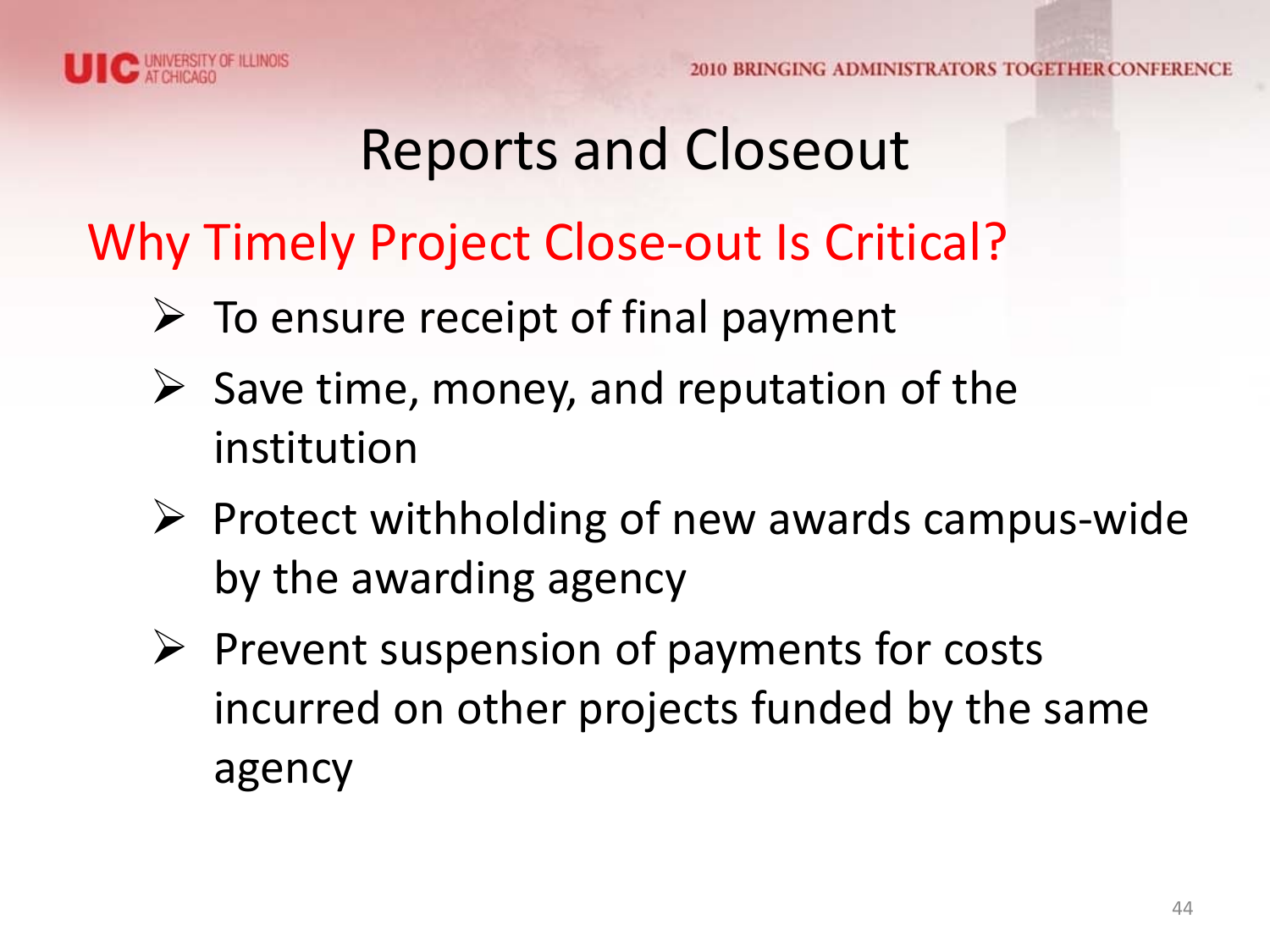

IG ADMINISTRATORS TOGETHER CONF

## Reports and Closeout

#### **Office of Grants & Contracts:**

- Coordinate closeout activity
- Submit final invoice to sponsors/funding agencies
- Prepare and submit financial status report
- Return unexpended balance per final report
- Prepare supporting forms and reports
- Close sub-award/consultant encumbrances
- Prepare and process closing entries in a timely manner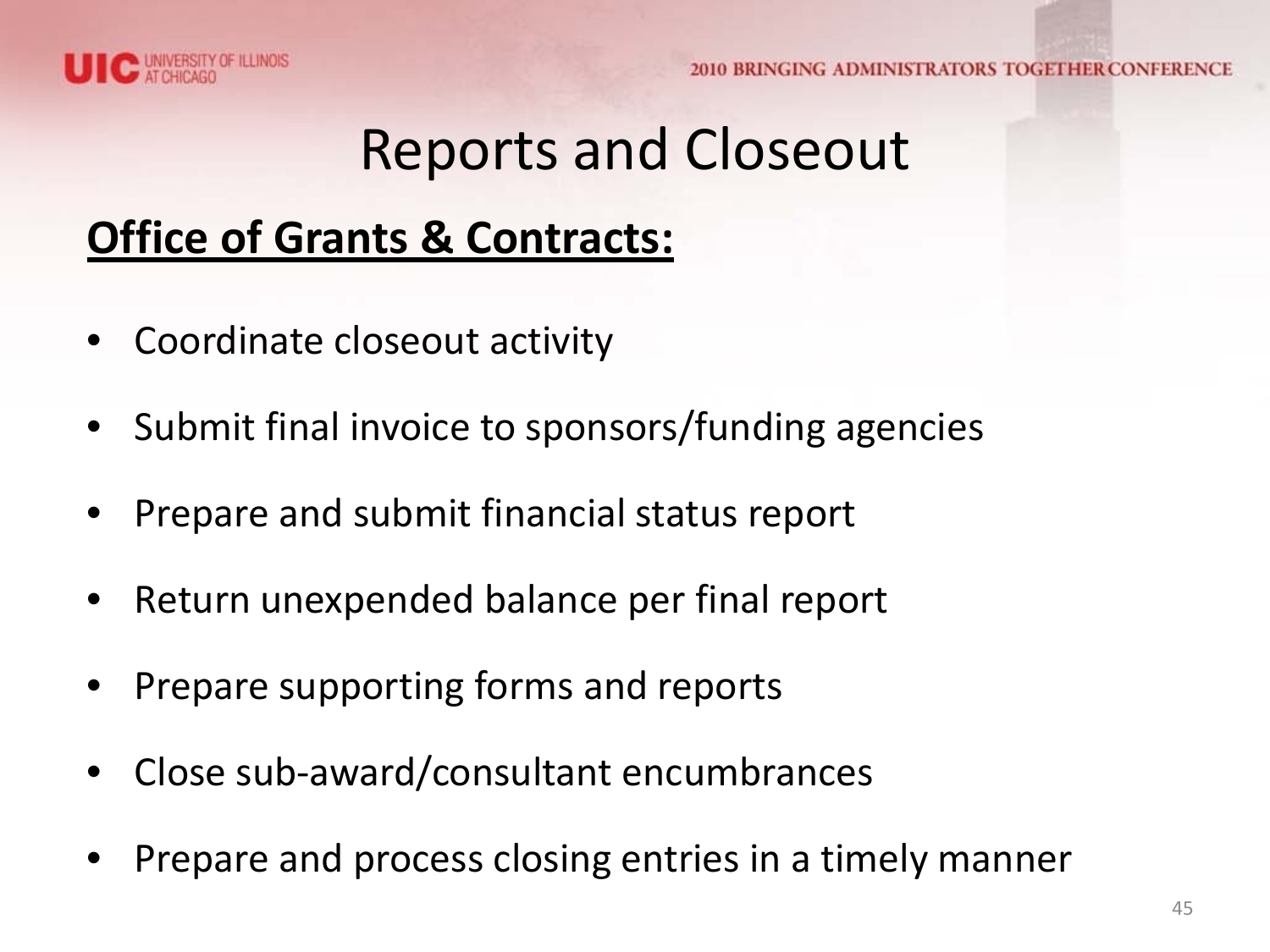

## Reports and Closeout

#### **For Investigator:**

- Review Award Expenditures
- Review and Approve Sub-recipient Reports
- • Finalize all related forms and reports
	- Technical
	- Invention
	- Patent
	- Effort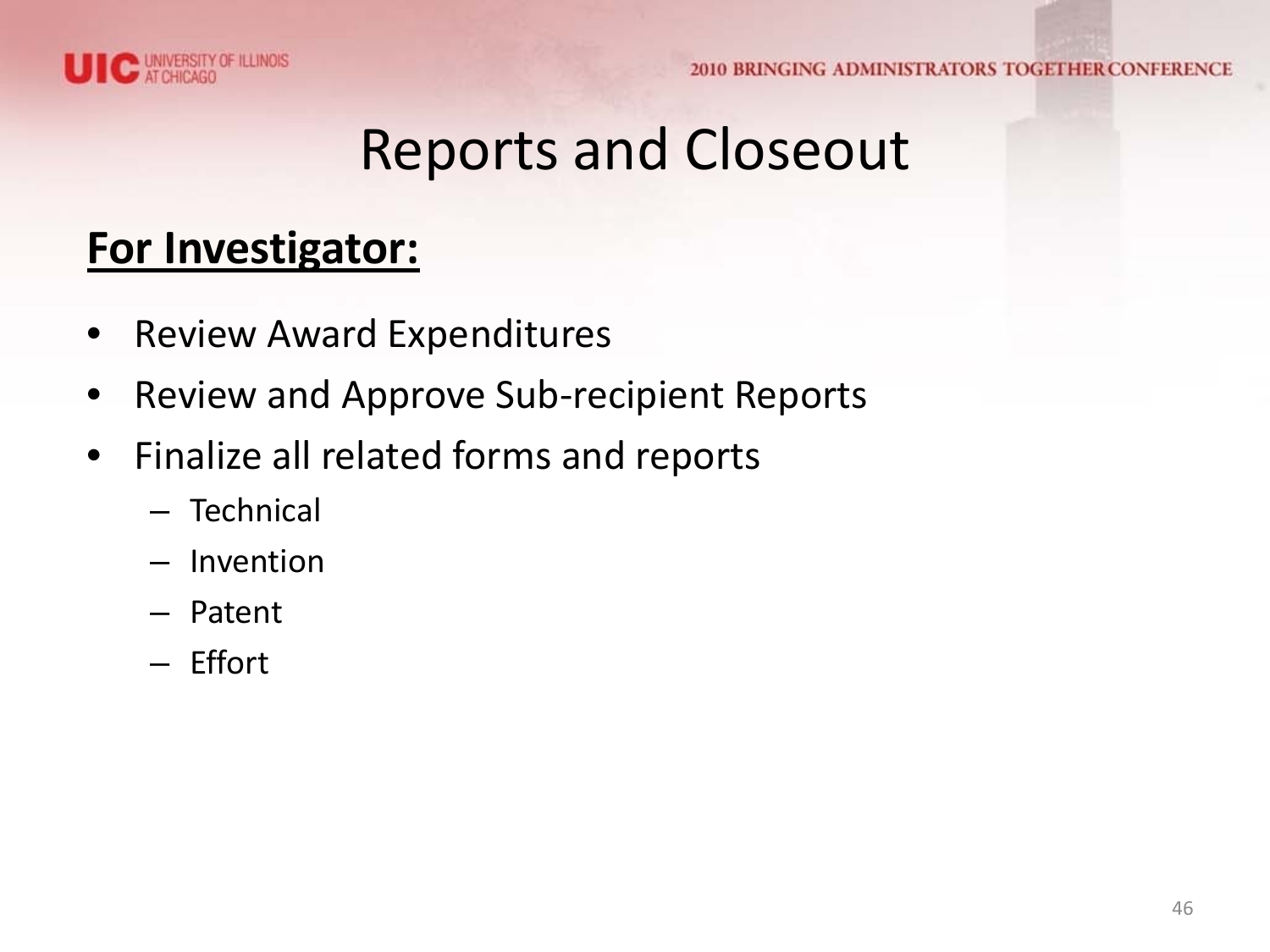

## Reports and Closeout

#### **Grant Administrator/Financial Manager:**

- Confirm project end-date with funding agency
- Review award expenditures (over the life of project and at close-out)
- Request final invoice from sub-recipients and remit payment in a timely manner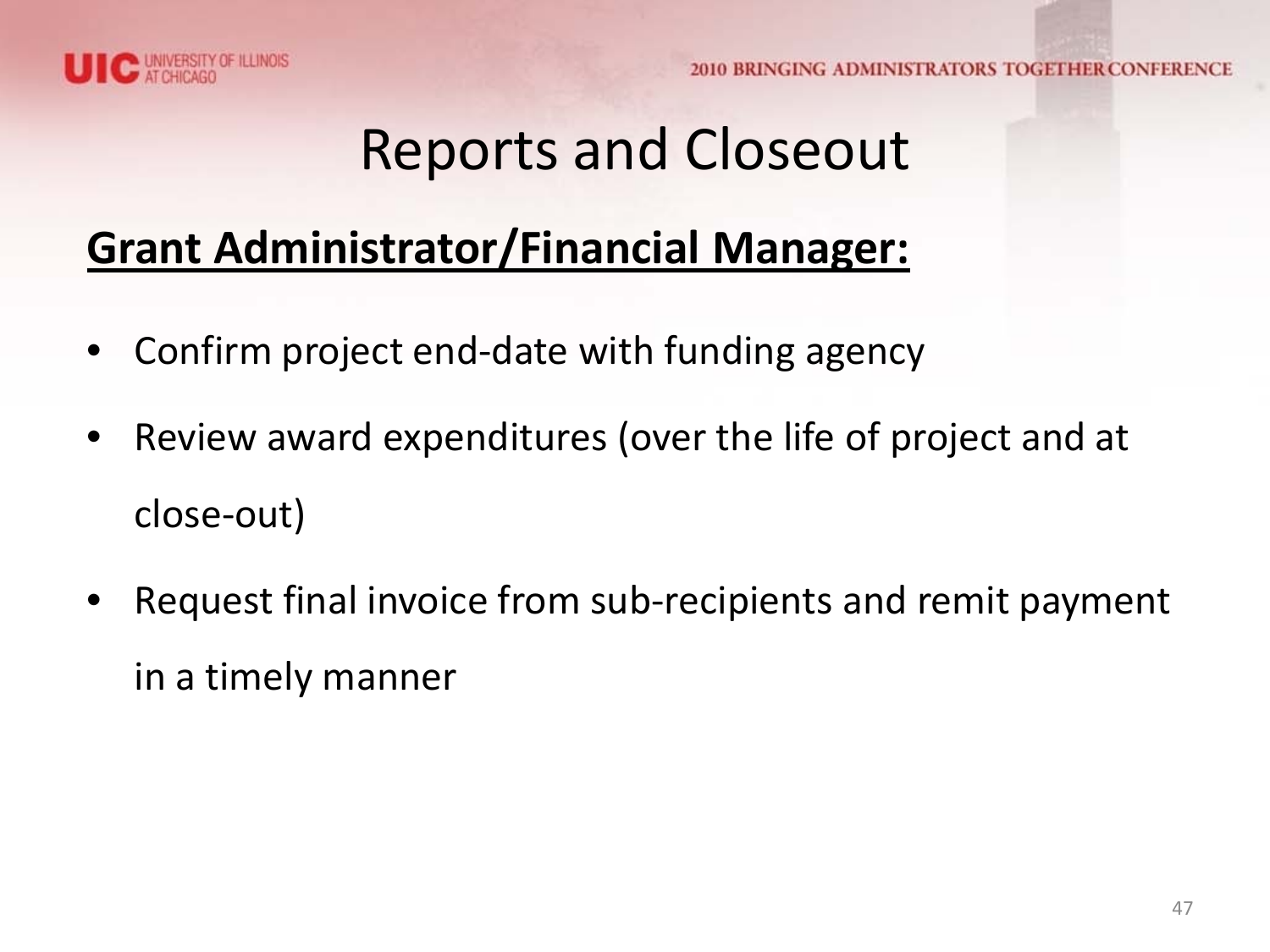

## Reports and Closeout

#### **Grant Administrator/Financial Manager:**

- Reconcile grant fund(s) to ensure costs are allowable, allocable, reasonable and consistent with the terms of agreement
- Resolve overdrafts
- stop processing charges to the project Review who has spending authority and notify individuals to
- Provide cost share report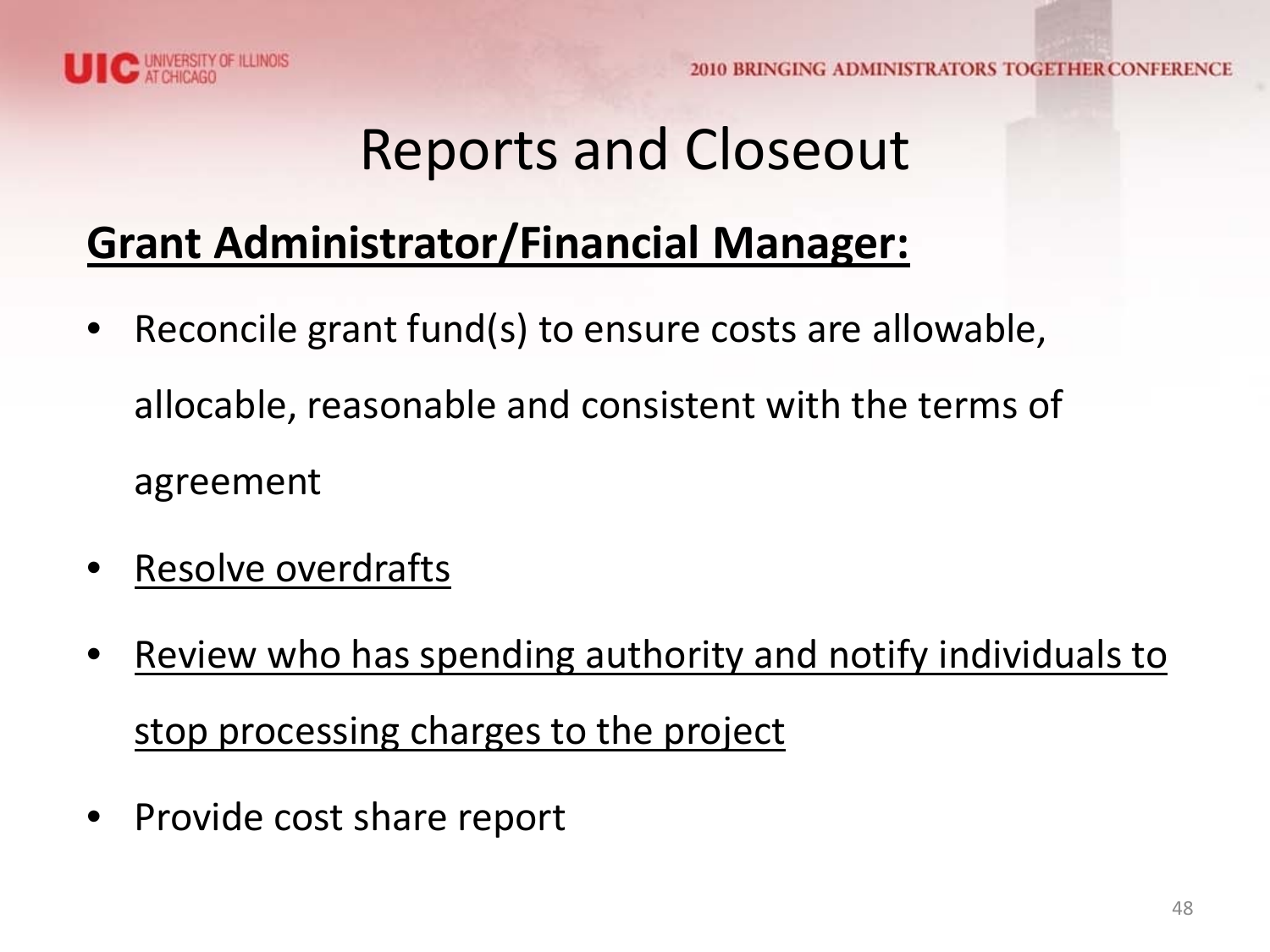

What are some frequently asked questions during Phase IV?

- Why the Banner budget category does not match as proposed budget?
- Why are the carryforward/supplement awards set up in one general line?
- How can I spend down the balance?
- Why do I have an overdraft?
- When do I need to request prior approvals?
- When do I need to request no-cost extension?
- Why is F&A charges over the approved budget?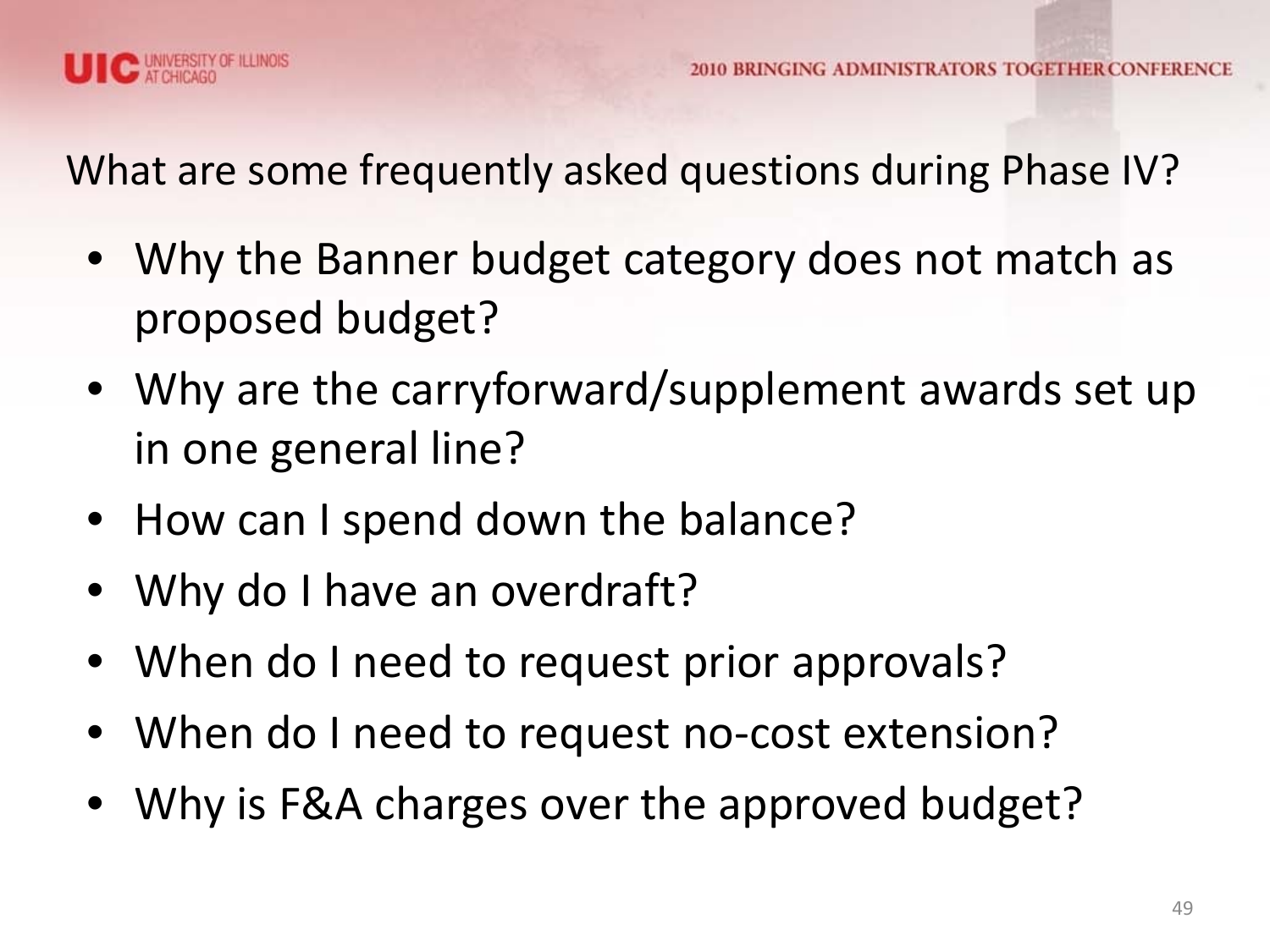

#### What are some potential problem areas during Phase IV?

#### Budget related issues:

- Re-budgeting without prior approval of sponsor
- Not re-budgeting on-time (e.g. hire an RA after the fact has impact on tuition remission)
- Insufficient balance in subcontract line

#### Departmental billing:

- Invoiced amount does not tie to the system of record
- Copies not sent to GCO
	- $\checkmark$  Not recorded in the system
	- $\checkmark$  Receivables misstated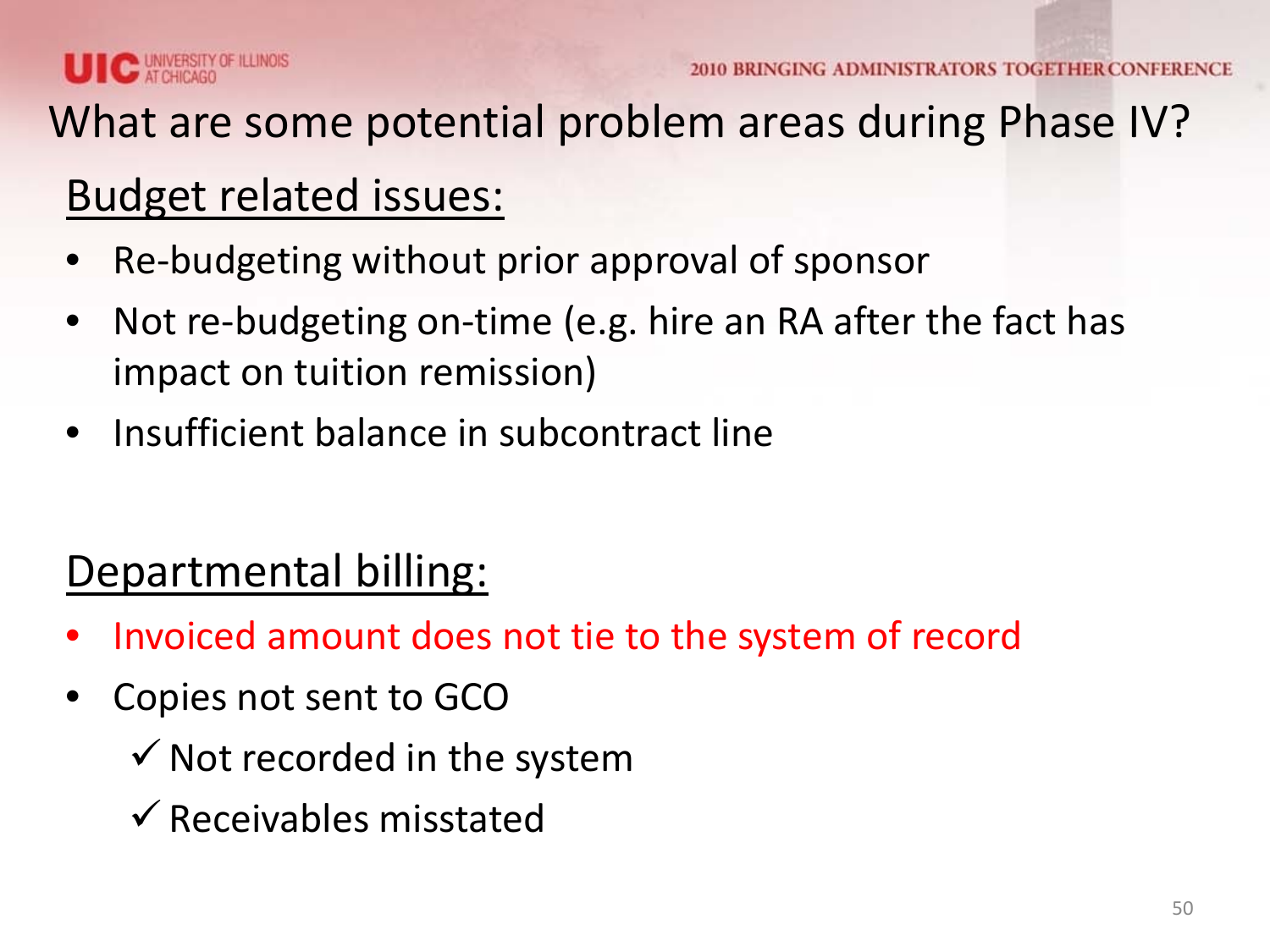

#### What are some potential problem areas during Phase IV?

## HR/Personnel/Effort related issues:

- Delay in establishing salary appointments to award
- Charging non-project related personnel on grant
- Salary charged does not match proposed effort
- Cost-share effort is not properly accounted for
- Frequent labor redistribution
- Remove salary obligations as mandated by HR notice rights

#### Costs (reasonable, allocable, allowable) related issues:

- Available fund paradigm
- Accelerated spending pattern
- Costs overrun throughout the life of the project
- Delay in processing necessary cost transfers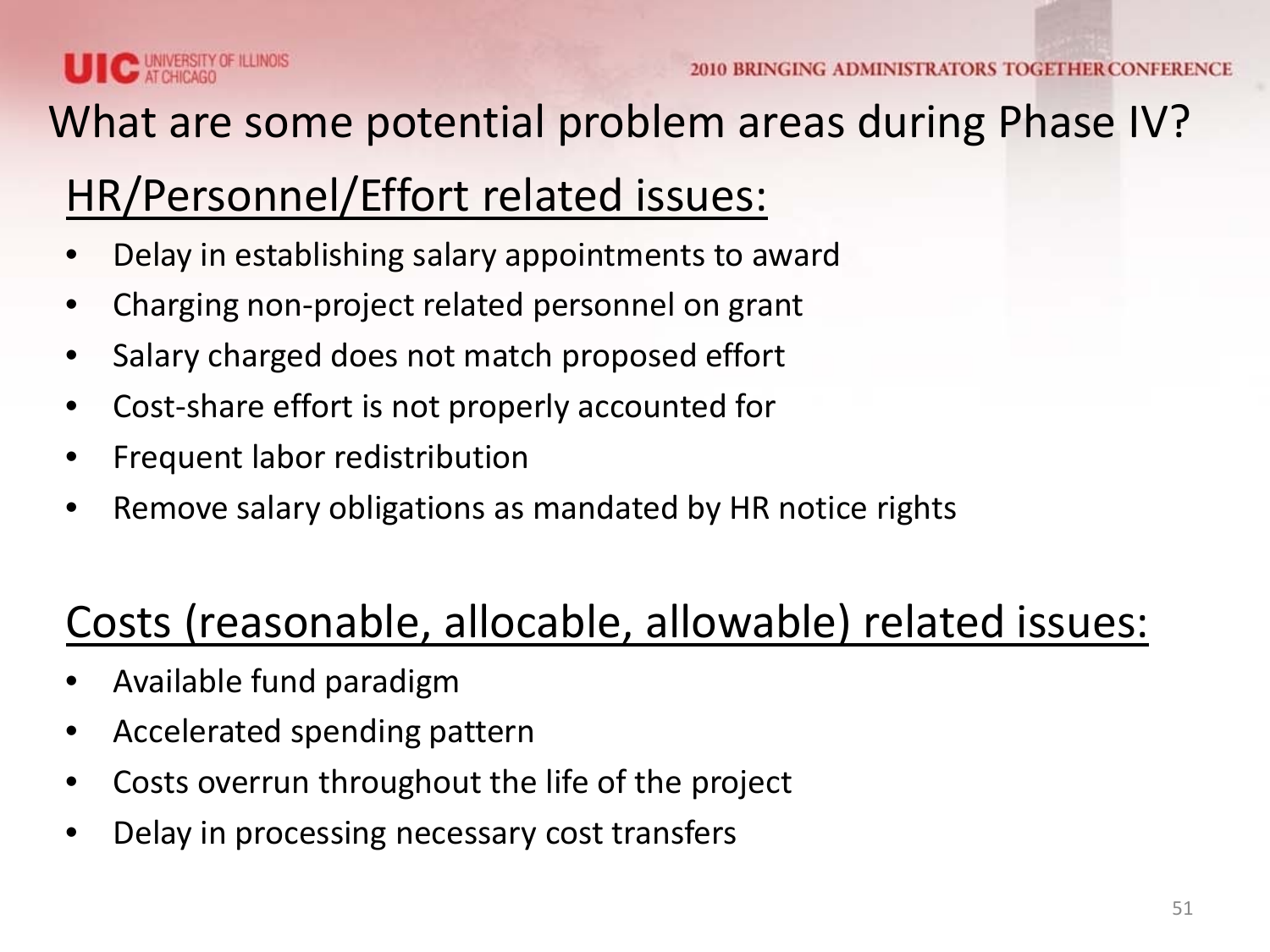

## SUMMARY